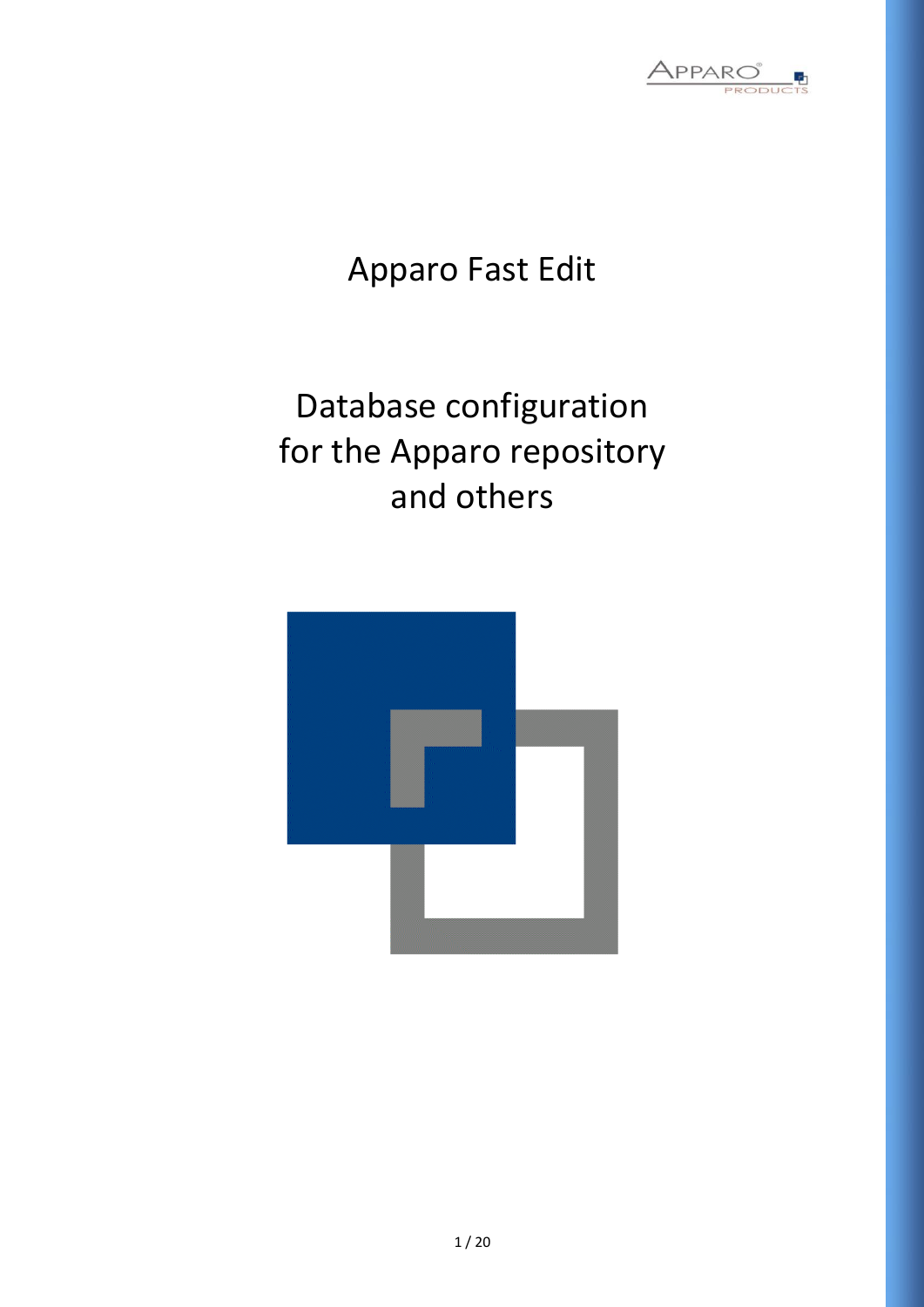

## **Table of content**

| 1 | <b>Prior to Installation</b> |                                                  |    |  |  |  |  |
|---|------------------------------|--------------------------------------------------|----|--|--|--|--|
| 2 |                              | <b>Using Oracle for repository</b>               | 4  |  |  |  |  |
|   | 2.1                          | Creating a new user                              | 4  |  |  |  |  |
|   | 2.2                          | Granting the rights to the user                  | 5  |  |  |  |  |
| 3 |                              | <b>Using Microsoft SQL Server for repository</b> | 6  |  |  |  |  |
|   | 3.1                          | <b>Creating a new Database</b>                   | 7  |  |  |  |  |
|   | 3.2                          | <b>Creating a new Login</b>                      | 8  |  |  |  |  |
|   | 3.3                          | <b>User Mapping</b>                              | 9  |  |  |  |  |
| 4 |                              | Using IBM DB/2 for repository                    | 11 |  |  |  |  |
|   | 4.1                          | Creating a new user                              | 11 |  |  |  |  |
|   | 4.2                          | Granting the rights to the user                  | 12 |  |  |  |  |
|   | 4.3                          | <b>Creating table spaces</b>                     | 13 |  |  |  |  |
| 5 |                              | <b>Automated repository handling</b>             | 18 |  |  |  |  |
| 6 |                              | Special requirements for Informix databases      | 19 |  |  |  |  |
| 7 | 20<br><b>Support</b>         |                                                  |    |  |  |  |  |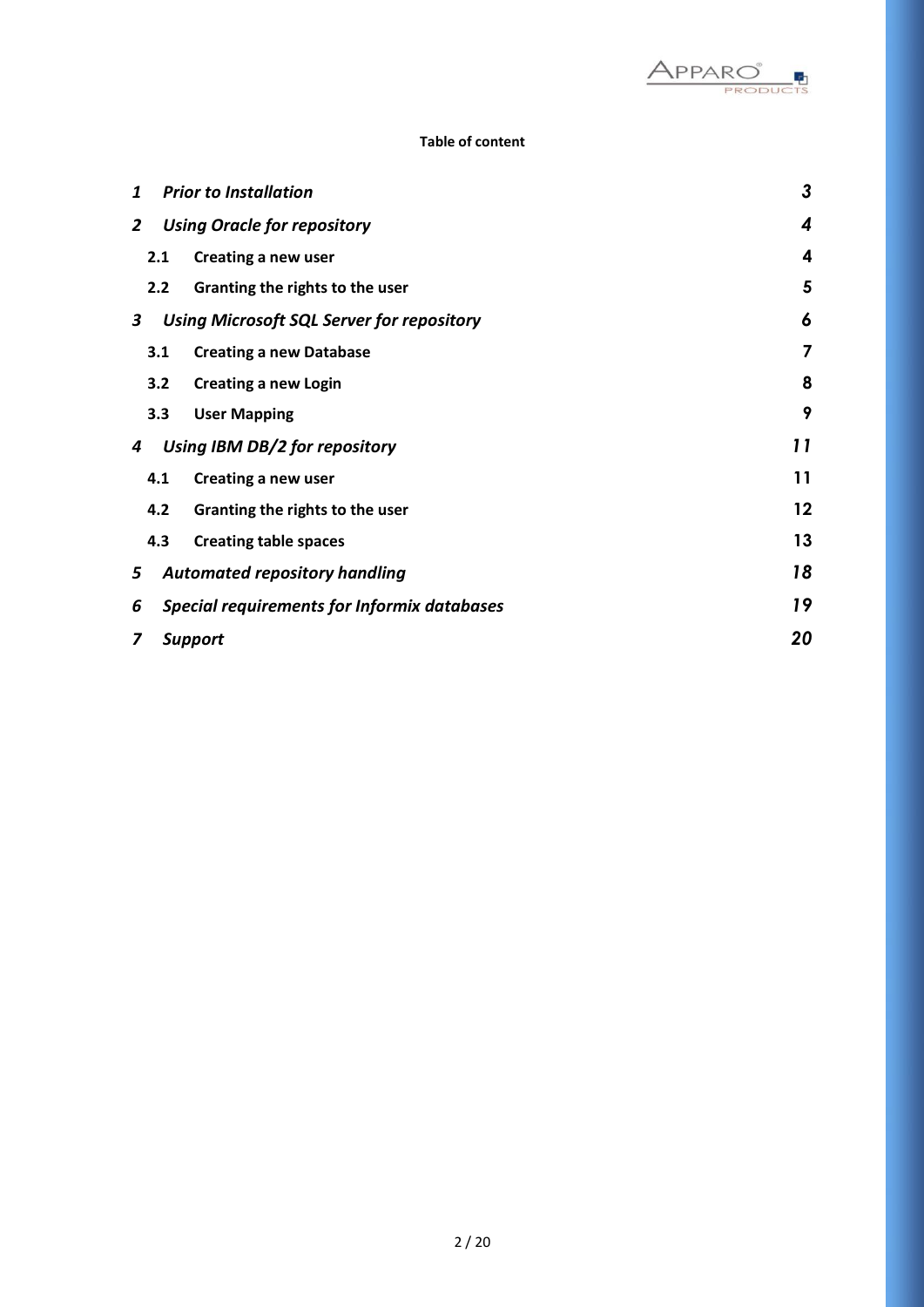

#### **1 Prior to Installation**

Apparo Fast Edit is storing all of your definitions into a **database repository**.

#### **If you want to install**

- **a test or development environment that doesn't need high performance**
- **and this system is not a cluster environment**

**then you can use the "internal database" setting too (that is the default choice).**

**When using this internal database no database configuration is necessary and you can close this document now.**

A database repository is a group of database tables that must be stored into an own database schema using an new database user. The creation of the database tables will be done by installation time but not the creation of the database user.

#### **Therefore it is necessary to define manually a new database user login. This document is explaining for each supported database type the steps.**

Before you can start the installation of Apparo Fast Edit you must configure the database for the repository first.

Apparo Fast Edit can use following databases for the repository:

- **Oracle 10g-12c**
- **MS SQL Server 2005-2016**
- **IBM DB2 9.5 and higher**
- **Internal database for testing (no configuration is necessary)**

If you are not familiar with the configuration then this document is helping you.

**Please be sure that your database is able to store all characters of your language perfectly. That means normally an UTF character set is the best solution.**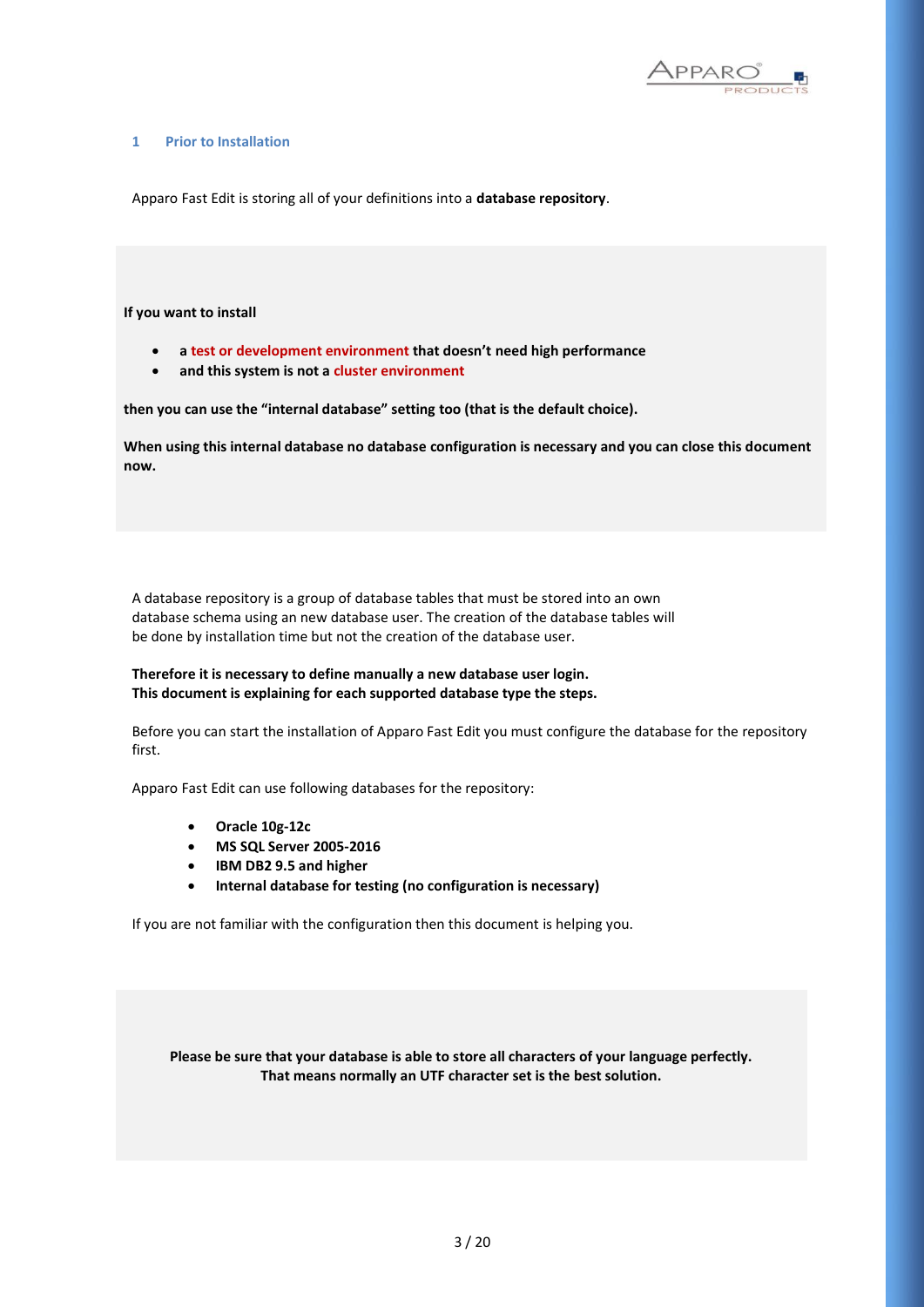

#### **2 Using Oracle for repository**

Following steps are necessary:

- Creating a new database user
- Granting the rights to this user

**Open SQLPLUS and connect to the database instance for the new repository.**  With this connect it must be possible to create a new database user:

Example:

**sqlplus "sys/oracle@orcl as sysdba** (in your environment the account is different)

#### **2.1 Creating a new user**

### **CREATE USER AFE IDENTIFIED BY AFE;**

Hint: The user **SYS** is not adequate to store the repository in its own schema.

You can use a freely definable user name.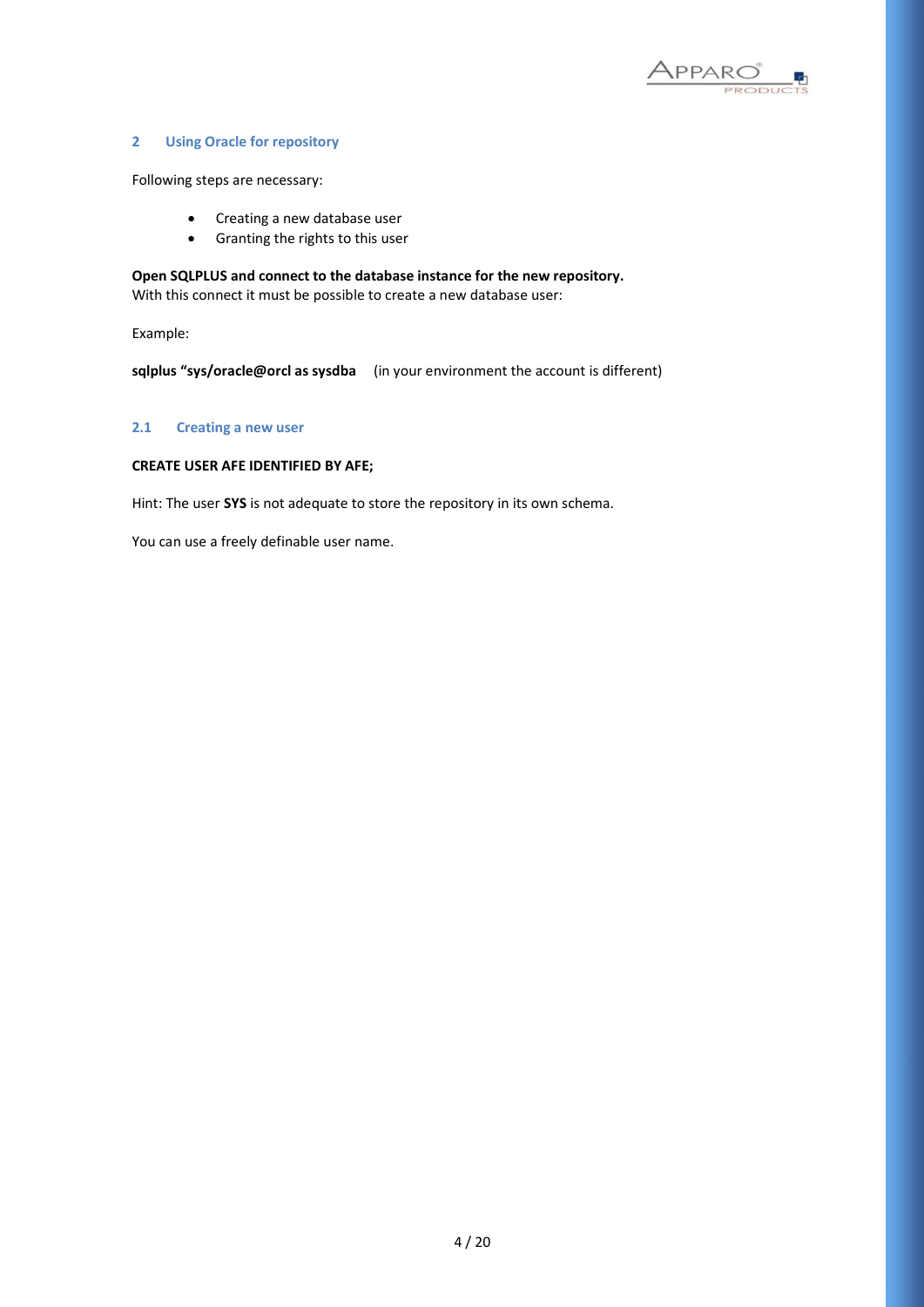

#### **2.2 Granting the rights to the user**

Now grant the necessary rights to this new user:

**GRANT CONNECT TO afe; GRANT RESOURCE TO afe; GRANT UNLIMITED TABLESPACE TO afe;**

**Now you have a database user with the name "AFE" and the password "AFE".**

**Hint: Character case is very important in the Configuration Manager.**

**The database preparation is now complete.**

Now it's time to start the installation of Apparo Fast Edit.

Please open the "**Installation**" document.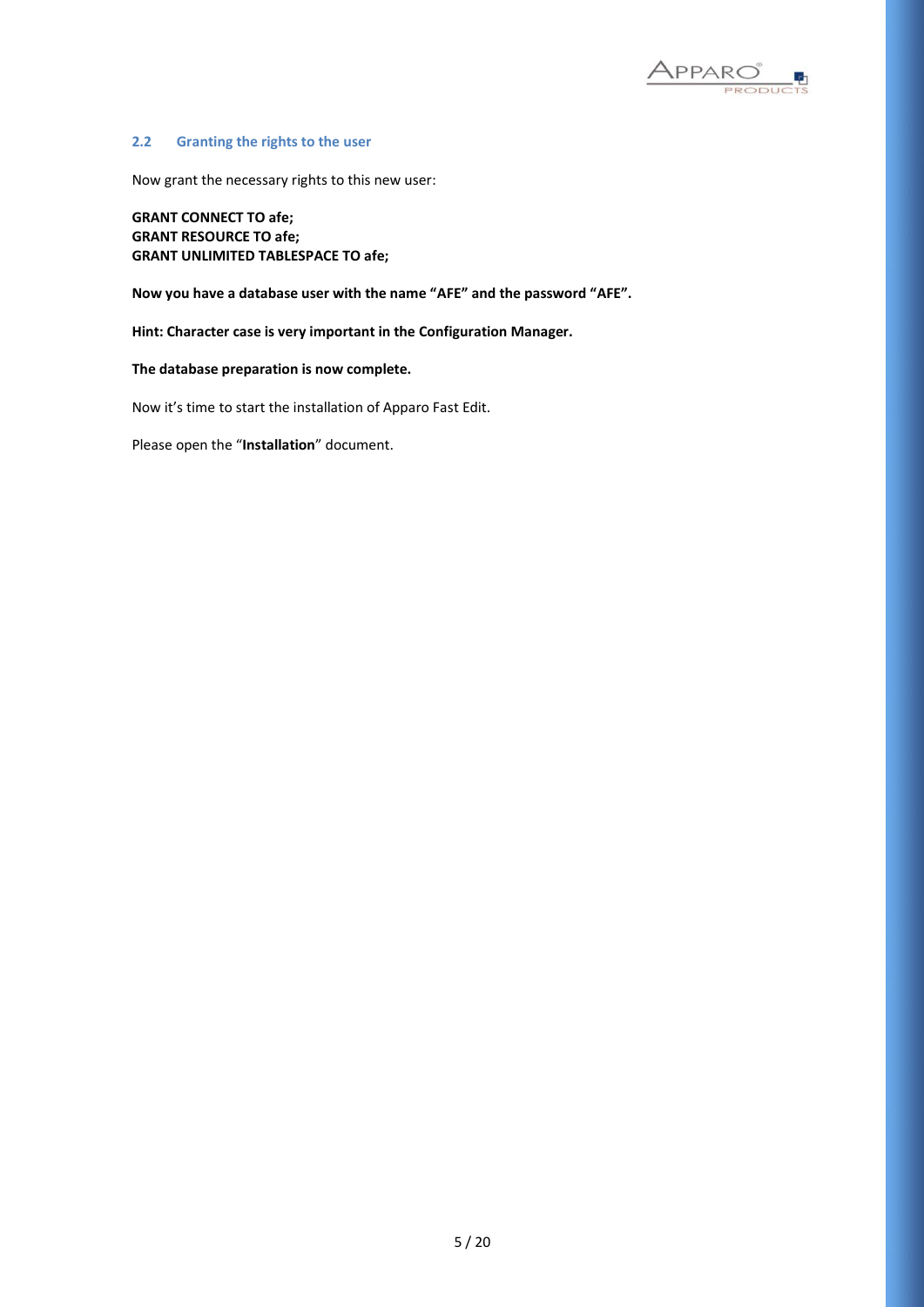

## **3 Using Microsoft SQL Server for repository**

Following steps are necessary:

- Optional: creating a new Database for Apparo repository
- Creating a new login, user and (optional) a new schema
- Optional: Granting the schema to this user

## **The database must use SQL authentication and TCP/IP for communication.**

Please open the Microsoft SQL Server Management Studio now.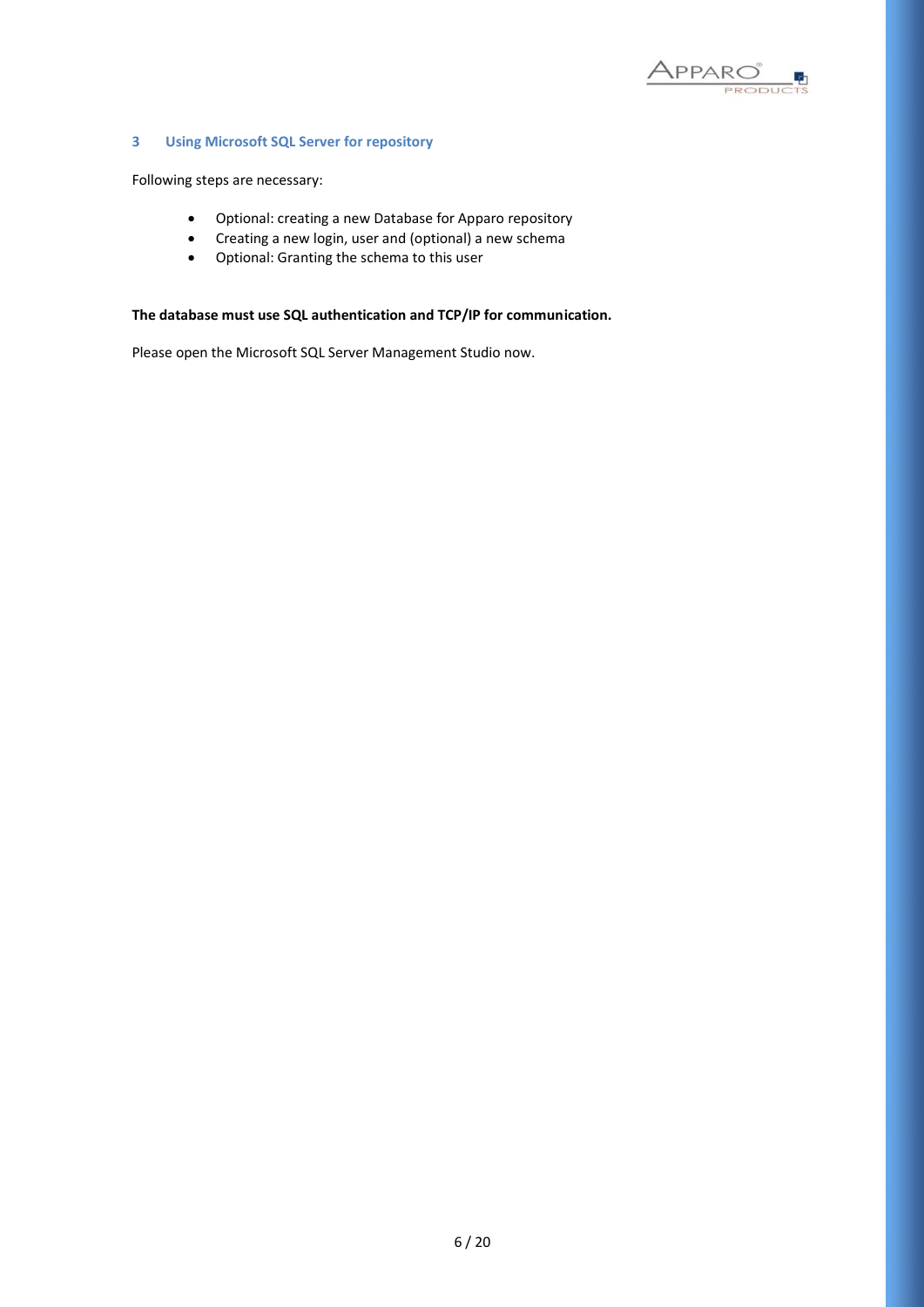

## **3.1 Creating a new Database**

In this example the database has the name "**ApparoFastEdit**".

Right-click on Databases and select , New database'

|                                        | Microsoft SQL Server Management Studio (Administrator) |                                               |                                  |                      |                     |                                            | $ \Box$ $\times$ |  |  |
|----------------------------------------|--------------------------------------------------------|-----------------------------------------------|----------------------------------|----------------------|---------------------|--------------------------------------------|------------------|--|--|
| File Edit View Debug Tools Window Help |                                                        |                                               |                                  |                      |                     |                                            |                  |  |  |
| 御・酒・后日 劇                               | New Database                                           |                                               |                                  |                      |                     | $\blacksquare$ $\blacksquare$ $\times$     | 29               |  |  |
| Object Explorer                        | Select a page                                          | $\mathbb{S}$ Script $\cdot$ $\mathbb{B}$ Help |                                  |                      |                     |                                            |                  |  |  |
| Connect - 카 방 -                        | General<br>Options                                     |                                               |                                  |                      |                     |                                            |                  |  |  |
| DB9\SQLEXPRESS(S)                      | Filegroups                                             |                                               | ApparoFastEdit<br>Database name: |                      |                     |                                            |                  |  |  |
| Databases<br>El System Data            |                                                        | Owner:                                        |                                  | <default></default>  |                     |                                            |                  |  |  |
| E <b>B</b> Security                    |                                                        | $\nabla$ Use full-text indexing               |                                  |                      |                     |                                            |                  |  |  |
| El Server Objects                      |                                                        |                                               |                                  |                      |                     |                                            |                  |  |  |
| E Replication<br>El Management         |                                                        | Database files:                               |                                  |                      |                     |                                            |                  |  |  |
|                                        |                                                        | Logical Name                                  | File Type                        | Filegroup<br>PRIMARY | Initial Size (MB)   | Autogrowth / Maxsize<br>By 1 MB, Unlimited |                  |  |  |
|                                        |                                                        | ApparoFastE<br>ApparoFastE                    | ROWS<br>LOG.                     | Not Applicable       | 5<br>$\overline{1}$ | By 10 percent, Unlimited                   |                  |  |  |
|                                        |                                                        |                                               |                                  |                      |                     |                                            |                  |  |  |
|                                        |                                                        |                                               |                                  |                      |                     |                                            |                  |  |  |
|                                        |                                                        |                                               |                                  |                      |                     |                                            |                  |  |  |
|                                        |                                                        |                                               |                                  |                      |                     |                                            |                  |  |  |
|                                        |                                                        |                                               |                                  |                      |                     |                                            |                  |  |  |
|                                        | <b>Connection</b>                                      |                                               |                                  |                      |                     |                                            |                  |  |  |
|                                        | Server:<br>DB9\SQLEXPRESS                              |                                               |                                  |                      |                     |                                            |                  |  |  |
|                                        | Connection:<br>DB9\Administrator                       |                                               |                                  |                      |                     |                                            |                  |  |  |
|                                        | View connection properties                             |                                               |                                  |                      |                     |                                            |                  |  |  |
|                                        | <b>Progress</b>                                        |                                               |                                  |                      |                     |                                            |                  |  |  |
|                                        | Ready                                                  | $\left  \right $                              |                                  |                      |                     | $\blacktriangleright$                      |                  |  |  |
|                                        | $\tilde{\gamma}^{(1)}$                                 |                                               |                                  |                      | Add                 | Remove                                     |                  |  |  |
| $\vert \cdot \vert$                    |                                                        |                                               |                                  |                      |                     |                                            |                  |  |  |
| <b>Ready</b>                           |                                                        |                                               |                                  |                      |                     | <b>OK</b><br>Cancel                        |                  |  |  |
|                                        |                                                        |                                               |                                  |                      |                     |                                            | h                |  |  |
|                                        |                                                        |                                               |                                  |                      |                     |                                            |                  |  |  |

Insert the name and click, OK'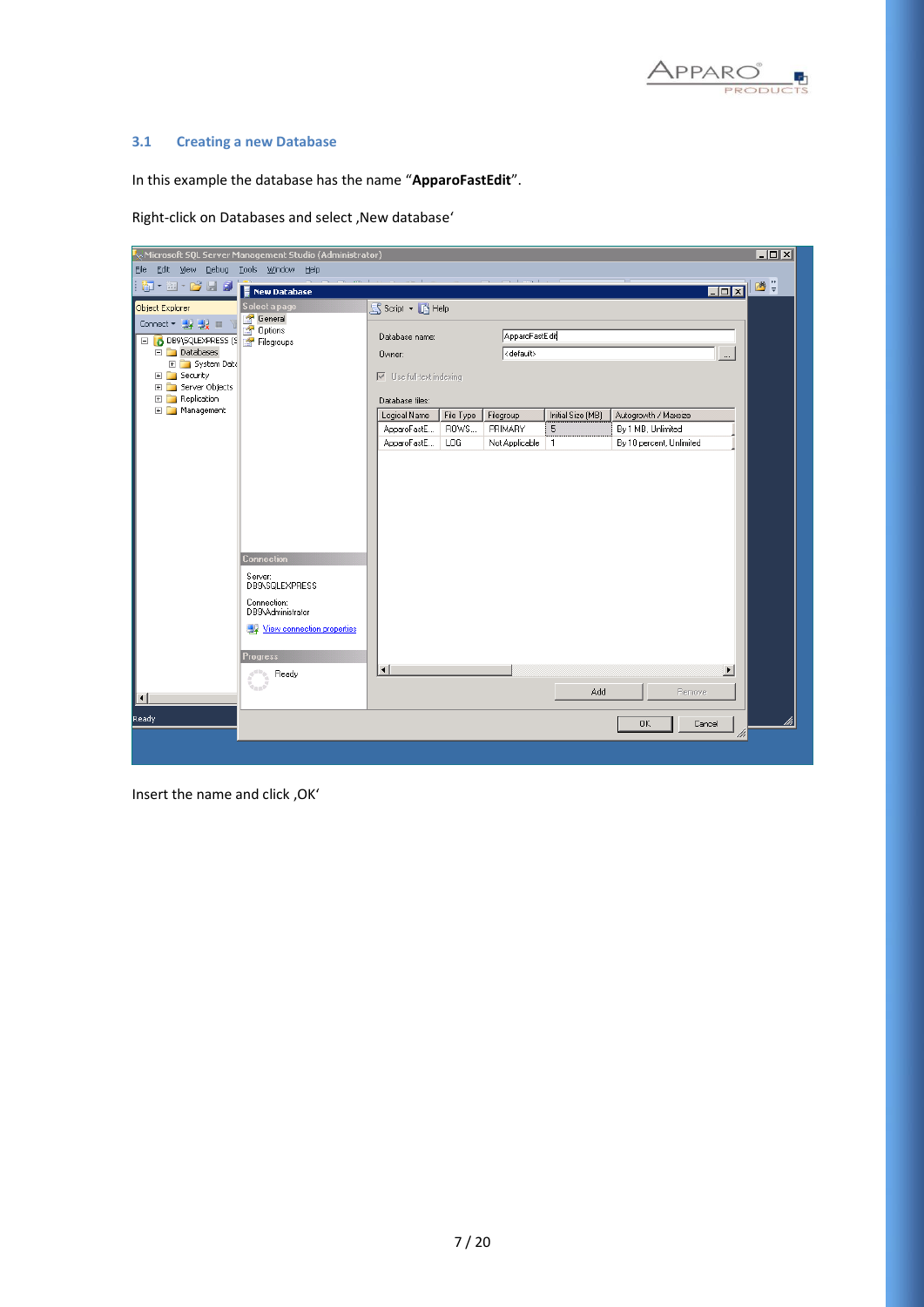

## **3.2 Creating a new Login**

In this example the new Login has the name "afe".

You can use a freely definable login name.

Create a new login with right-click

| $\Box$ o $\Box$<br>Microsoft SQL Server Management Studio (Administrator)<br>File Edit View Debug<br>Tools Window Help |                                  |                                                                                                |                                       |                         |                   |               |  |  |
|------------------------------------------------------------------------------------------------------------------------|----------------------------------|------------------------------------------------------------------------------------------------|---------------------------------------|-------------------------|-------------------|---------------|--|--|
| : <mark>御 · 涸 · 彦 日 タ</mark>                                                                                           | Login - New                      |                                                                                                |                                       |                         | $\Box$ o $\times$ | $\rightarrow$ |  |  |
| Object Explorer                                                                                                        | Select a page<br>General         | S Script - B Help                                                                              |                                       |                         |                   |               |  |  |
| Connect - 카 랑 그<br>□ BPISQLEXPRESS (S BPIS) User Mapping<br>Databases<br>El System Data Re Status<br>E ApparoFastE     | Server Roles<br>Securables       | Login name:<br>C Windows authentication<br>○ SQL Server authentication                         | lafe                                  |                         | Search            |               |  |  |
| $\Box$ Security<br>$\Box$ Logins<br>E Server Roles<br>E Credentials                                                    |                                  | Password:<br>Confirm password:<br>Specify old password                                         | less:<br><b>lees</b>                  |                         |                   |               |  |  |
| E Server Objects<br>E Replication<br>E Management                                                                      |                                  | Old password:<br>Enforce password policy<br>Enforce password expiration                        |                                       |                         |                   |               |  |  |
|                                                                                                                        |                                  | User must change password at next login<br>C Mapped to certificate<br>Mapped to asymmetric key |                                       |                         |                   |               |  |  |
|                                                                                                                        |                                  | Map to Credential                                                                              |                                       | $\overline{\mathbf{v}}$ | Add               |               |  |  |
|                                                                                                                        | Connection                       | Mapped Credentials                                                                             | Credential                            | Provider                |                   |               |  |  |
|                                                                                                                        | Server:<br>DB9\SQLEXPRESS        |                                                                                                |                                       |                         |                   |               |  |  |
|                                                                                                                        | Connection:<br>DB9\Administrator |                                                                                                |                                       |                         |                   |               |  |  |
|                                                                                                                        | View connection properties       |                                                                                                |                                       |                         |                   |               |  |  |
|                                                                                                                        | <b>Progress</b>                  |                                                                                                |                                       |                         | Remove            |               |  |  |
|                                                                                                                        | Ready                            | Default database:<br>Default language:                                                         | ApparoFastE di<br><default></default> | ٠                       |                   |               |  |  |
|                                                                                                                        |                                  |                                                                                                |                                       |                         |                   |               |  |  |
| Ready                                                                                                                  |                                  |                                                                                                |                                       | <b>OK</b>               | Cancel<br>h       |               |  |  |

Insert the necessary information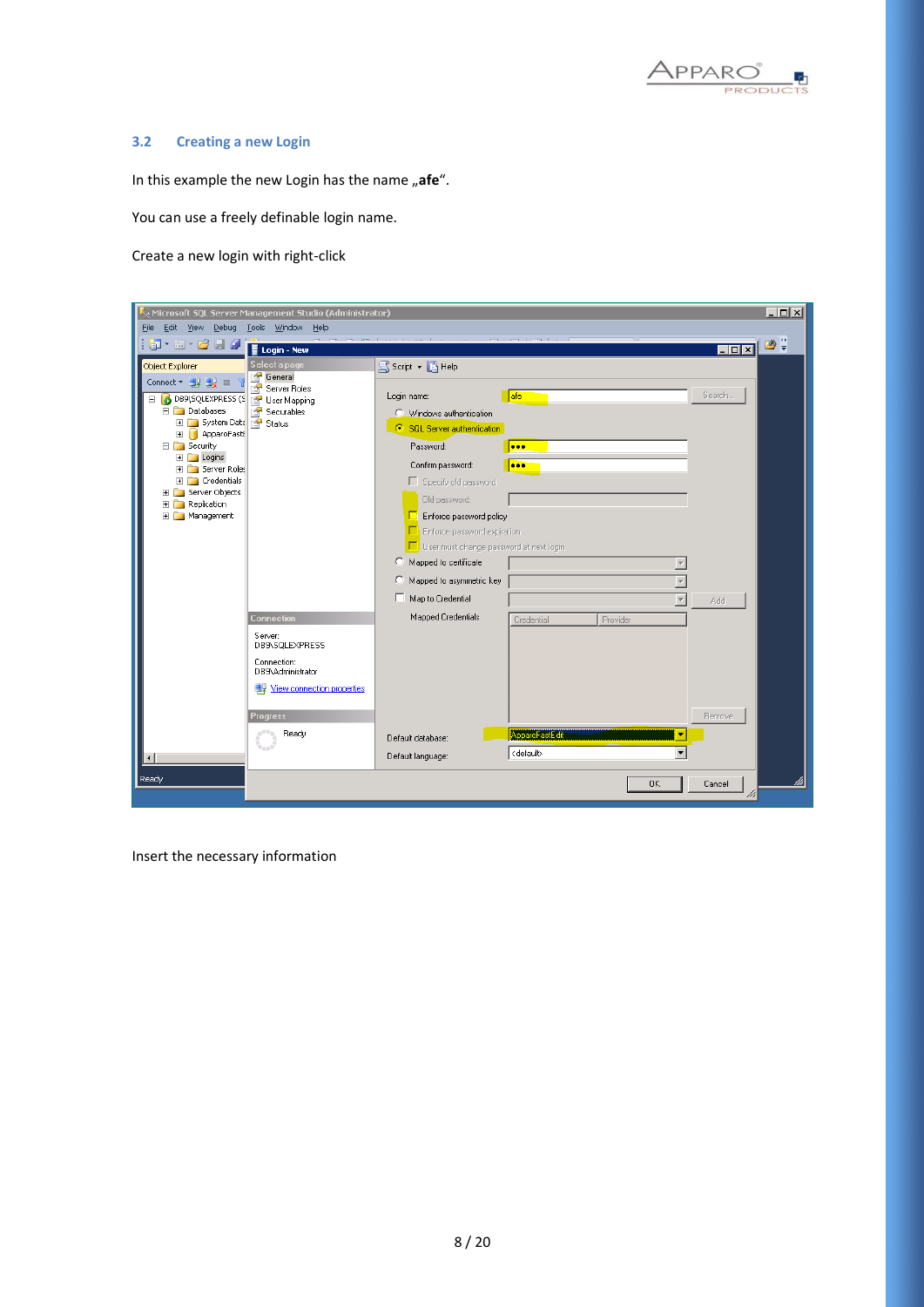

#### **3.3 User Mapping**

In this example the new user has the name "afe" and is mapped to default schema dbo.

Microsoft SQL Server Management Studio (Administrator)  $L = x$ File Edit View Debug Tools Window Help || T + 四 + 2 H 3 | T Login - New <mark>L⊡x∣</mark>Ø≑ Comet Filippin - New Select a page<br>
Comet Filippin - New Select a page<br>
Comet Filippin - New Select a page<br>
Elimination - System Databases<br>
Elimination - System Databases<br>
Elimination - System Databases<br>
Elimination - Sys Object Explorer  $\mathbb S$  Script  $\mathbf \cdot \mathbb B$  Help Users mapped to this login: Map Database Default Schema  $\overline{\phantom{a}}$  User ApparoFastEdit ு afe dho  $\frac{\Box}{\Box}$ master model Electricy<br>
Electric Logins<br>
Electric Credentials<br>
Electric Credentials  $\frac{1}{\Box}$  $msdb$ tempdb E Server Objects E **D** Replication<br>E **D** Management Guest account enabled for: ApparoFastEdit Database role membership for: ApparoFastEdit  $\overline{\phantom{a}}$  db accessadmin db\_backupoperator Server:<br>DB9\SQLEXPRESS db\_datareader<br>db\_datawriter Connection:<br>DB9\Administrator db ddladmin 」db\_ddiadinin<br>]db\_denydatareader<br>]<mark>db\_denydataw</mark>riter View connection properties db\_owner<br>Downer<br>Dodb\_securityadmin  $\overline{\phantom{a}}$  public  $_{\rm mess}$ Ready ٠I **Ready** Cancel  $\overline{\text{OK}}$ hì

You can use a freely definable user name.

Role membership:

• db owner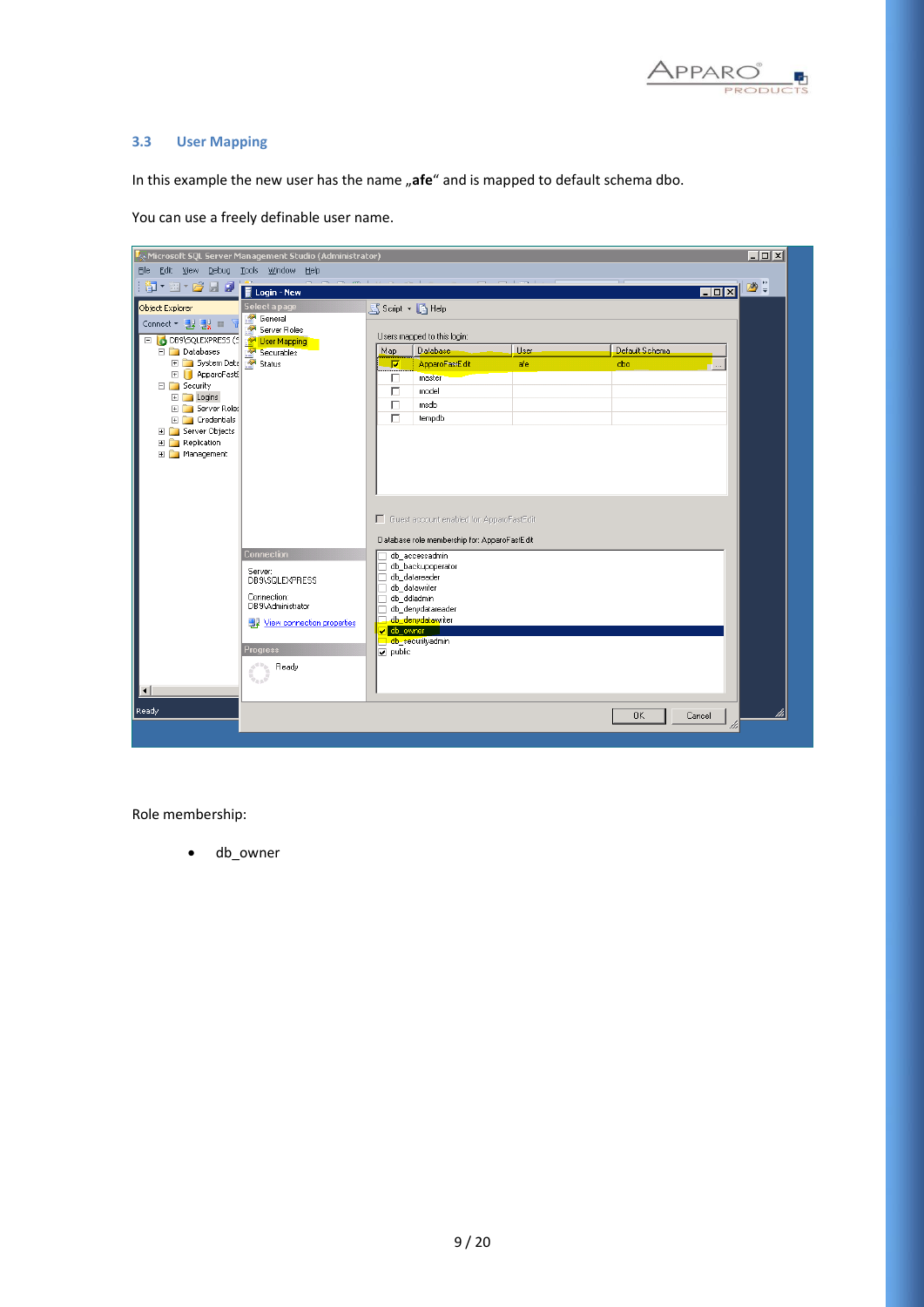

| Microsoft SQL Server Management Studio (Administrator) | $\blacksquare\square$ |
|--------------------------------------------------------|-----------------------|
| File Edit View Debug Tools Window Help                 |                       |
| $\overline{\phantom{a}}$                               | - 8                   |
| $-4x$<br>Object Explorer                               |                       |
| Connect · 野戦 ■ 了 司 届                                   |                       |
| DB9\SQLEXPRESS (SQL Server 12.0.200                    |                       |
| □ Databases                                            |                       |
| Fig. 5ystem Databases                                  |                       |
| □ ApparoFastEdit                                       |                       |
| <b>E</b> Database Diagrams                             |                       |
| E Tables<br>E Views                                    |                       |
| El Synonyms                                            |                       |
| E Programmability                                      |                       |
| <b>El Service Broker</b>                               |                       |
| E Storage                                              |                       |
| □ Security                                             |                       |
| □ <b>b</b> Users                                       |                       |
| <b>La</b> afe                                          |                       |
| A dbo                                                  |                       |
| <b>A</b> guest                                         |                       |
| <b>A</b> INFORMATION_SCH                               |                       |
| <b>LA</b> sys<br>$\Box$ Roles                          |                       |
| E Schemas                                              |                       |
| El Asymmetric Keys                                     |                       |
| E Certificates                                         |                       |
| E Symmetric Keys                                       |                       |
| E Security                                             |                       |
| $\Box$ Logins                                          |                       |
| ##MS_PolicyEventProcessir                              |                       |
| ##MS_PolicyTsqlExecutionL                              |                       |
| $\triangle$ afe<br><b>BUILTIN</b> Users                |                       |
| DB9\Administrator                                      |                       |
| NT AUTHORITY\SYSTEM                                    |                       |
| $\left  \cdot \right $                                 |                       |
| Ready                                                  |                       |
|                                                        |                       |

**The database preparation is now complete.**

**Now you have a database user with the name "afe" and the password "afe".**

## **Performance tuning for MS SQL Server 2012 and MS SQL Server 2014:**

You can improve the performance if you set the "Compatibility level" to "SQL Server 2008":

| Recovery model:      | Simple                |  |
|----------------------|-----------------------|--|
| Compatibility level: | SQL Server 2008 (100) |  |
| Containment type:    | None                  |  |
| Other options:       |                       |  |

Now it's time to start the installation of Apparo Fast Edit.

Please open the "**Installation**" document.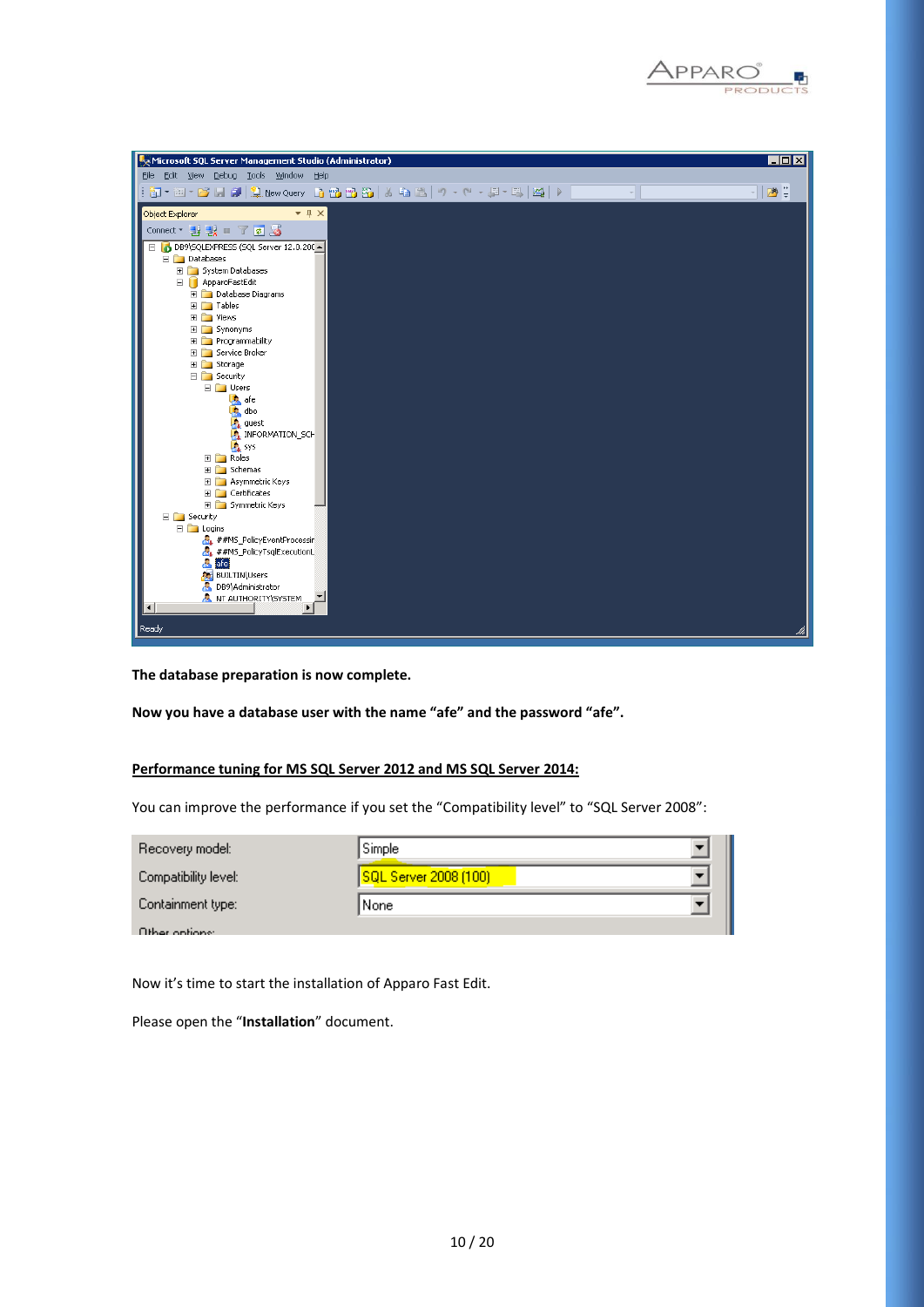

#### **4 Using IBM DB/2 for repository**

Following steps are necessary:

- Creating a new database user
- Granting the rights to this user
- Creating tablespaces

#### **4.1 Creating a new user**

The easiest way is to create a new user in the IBM Control Center with name "afe" and password "afe". For the installation of Apparo Fast Edit the user must be defined in the operation system at first.

You can use a freely definable user name.

Example for a Windows environment:

| 믱<br><b>Computer Management</b>                                                                                                                                                                                                                                                                                                                |                                                                                                                                                                                                                                                                                                                                                                                                                                                    | 그미지               |
|------------------------------------------------------------------------------------------------------------------------------------------------------------------------------------------------------------------------------------------------------------------------------------------------------------------------------------------------|----------------------------------------------------------------------------------------------------------------------------------------------------------------------------------------------------------------------------------------------------------------------------------------------------------------------------------------------------------------------------------------------------------------------------------------------------|-------------------|
| 믜<br>File<br>Action<br>Window<br>Help<br>View                                                                                                                                                                                                                                                                                                  |                                                                                                                                                                                                                                                                                                                                                                                                                                                    | $-1$ and $\times$ |
| B<br>€<br>È<br>◙<br>画<br>面                                                                                                                                                                                                                                                                                                                     | <b>New User</b>                                                                                                                                                                                                                                                                                                                                                                                                                                    | $ ?  \times$      |
| Computer Management (Local)<br>System Tools<br>E<br>由 all Event Viewer<br>由 Shared Folders<br>Local Users and Groups<br>Users<br>Groups<br>Performance Logs and Alert:<br>÷.<br>…… 鳥 Device Manager<br>酱 Storage<br>o-<br>中 <del>會</del> Removable Storage<br><b>B</b> Disk Defragmenter<br>Solisk Management<br>由 5 Services and Applications | Name<br>afe<br>User name:<br><b>B</b> Admi<br><b>野AQ3:</b><br>Eull name:<br><b>E</b> ASPN<br>∰db2a<br>Description:<br><b>K</b> ipset<br><b>K</b> ipset<br><b>B</b> FESA<br><br>Password:<br><b>R</b> iGues<br>Confirm password:<br><br><b>K</b> I WSR<br>∭∑iwari<br>□ User must change password at next logon<br><b>R</b> SUPF<br><b>K</b> TEST<br>User cannot change password<br>Password never expires<br>Account is disabled<br>Close<br>Create |                   |
| Þ<br>$\lvert$                                                                                                                                                                                                                                                                                                                                  |                                                                                                                                                                                                                                                                                                                                                                                                                                                    |                   |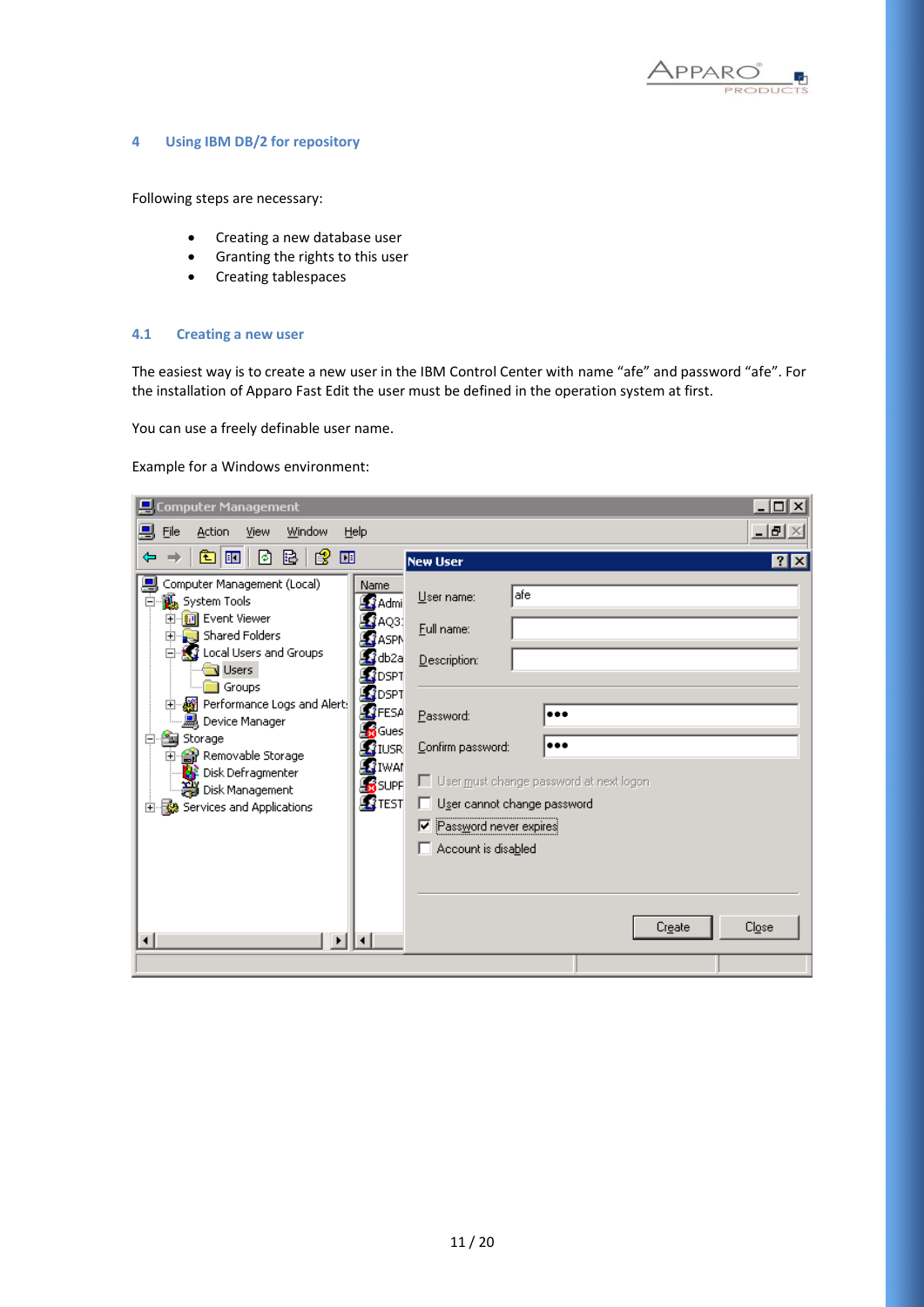

## **4.2 Granting the rights to the user**

The user must have following rights:

- **Connect to database**
- **Create tables**
- **Create schemas implicitly**

| <b>Control Center - DB2COPY1</b>                         |                                                                                                                                 |                                                                               |        |  |       |          | $\overline{m}$ |  |
|----------------------------------------------------------|---------------------------------------------------------------------------------------------------------------------------------|-------------------------------------------------------------------------------|--------|--|-------|----------|----------------|--|
| Control Center Selected<br>Edit<br>Help<br>View<br>Tools | <b>Mar Add User</b>                                                                                                             |                                                                               |        |  |       |          | ⊠              |  |
| e<br>匣<br>七个货回》还日<br>್ಡಾ                                 |                                                                                                                                 | DB11 - DB2 - SAMPLE                                                           |        |  |       |          |                |  |
| Table Space<br>Function<br>Procedure<br>Method<br>View   |                                                                                                                                 |                                                                               |        |  |       |          |                |  |
| Object View                                              |                                                                                                                                 | Database                                                                      | Schema |  | Table |          | Index          |  |
| Control Center<br>DE                                     |                                                                                                                                 |                                                                               |        |  |       |          |                |  |
| All Systems<br>田                                         |                                                                                                                                 | Specify a user name. You can select a user name from the list or type one in. |        |  |       |          |                |  |
| Ė-<br>All Databases                                      |                                                                                                                                 |                                                                               |        |  |       |          |                |  |
| п<br>Ėŀ<br>SAMPLE                                        |                                                                                                                                 | User AFE                                                                      |        |  |       |          |                |  |
| Tables                                                   |                                                                                                                                 |                                                                               |        |  |       |          |                |  |
| Views                                                    |                                                                                                                                 | Choose the appropriate authorities to grant to the selected user.             |        |  |       |          |                |  |
| Aliases                                                  |                                                                                                                                 | <b>Authorities</b>                                                            |        |  |       |          |                |  |
| Nicknames                                                |                                                                                                                                 | $\overline{\triangledown}$ Connect to database                                |        |  |       |          |                |  |
| Cache Objects                                            | $\triangledown$ Create tables                                                                                                   |                                                                               |        |  |       |          |                |  |
| Triggers                                                 | $\Box$ Create packages<br>□ Register routines to execute in database manager's process<br>Database administrator authority<br>С |                                                                               |        |  |       |          |                |  |
| Schemas                                                  |                                                                                                                                 |                                                                               |        |  |       |          |                |  |
| Indexes                                                  |                                                                                                                                 |                                                                               |        |  |       |          |                |  |
| Table Spaces<br><b>Event Monitors</b>                    | $\triangledown$ Create schemas implicitly.                                                                                      |                                                                               |        |  |       |          |                |  |
| A<br><b>Buffer Pools</b>                                 | Access to the load utility                                                                                                      |                                                                               |        |  |       |          |                |  |
| €<br>Application Objects<br>田                            |                                                                                                                                 | □ Create external routines                                                    |        |  |       |          |                |  |
| User and Group Objects<br>o                              |                                                                                                                                 | □ Connect to quiesced database                                                |        |  |       |          |                |  |
| DB Users                                                 |                                                                                                                                 |                                                                               |        |  |       |          |                |  |
| DB Groups                                                |                                                                                                                                 | □ Security administrator authority                                            |        |  |       |          |                |  |
| Federated Database Objects<br>$\overline{+}$             |                                                                                                                                 |                                                                               |        |  |       |          |                |  |
| XML Schema Repository (XSR)                              |                                                                                                                                 |                                                                               |        |  |       |          |                |  |
| SAMPLECL (SAMPLE)<br>田<br>ш                              |                                                                                                                                 | <b>OK</b><br>Cancel                                                           | Apply  |  | Reset | Show SQL | Help           |  |
|                                                          |                                                                                                                                 |                                                                               |        |  |       |          |                |  |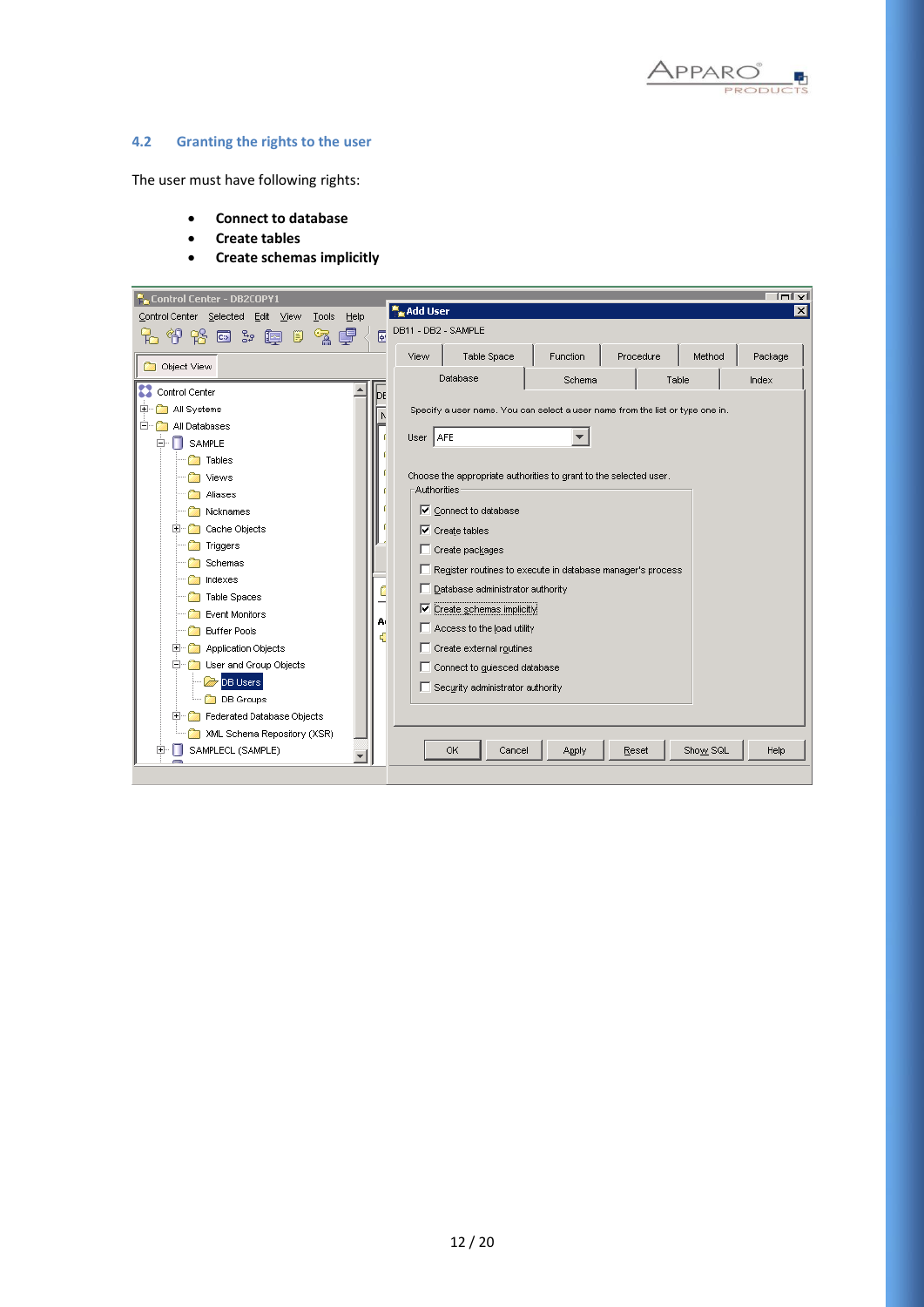

#### **4.3 Creating table spaces**

Create following buffer pool and table spaces:

a. Create a new **buffer pool** with a page size **of 32k and size in 32 KB pages of 1000**.

Alternative script:

CONNECT TO SAMPLE; CREATE BUFFERPOOL AFE\_BUFFER IMMEDIATE SIZE 1000 PAGESIZE 32 K; CONNECT RESET;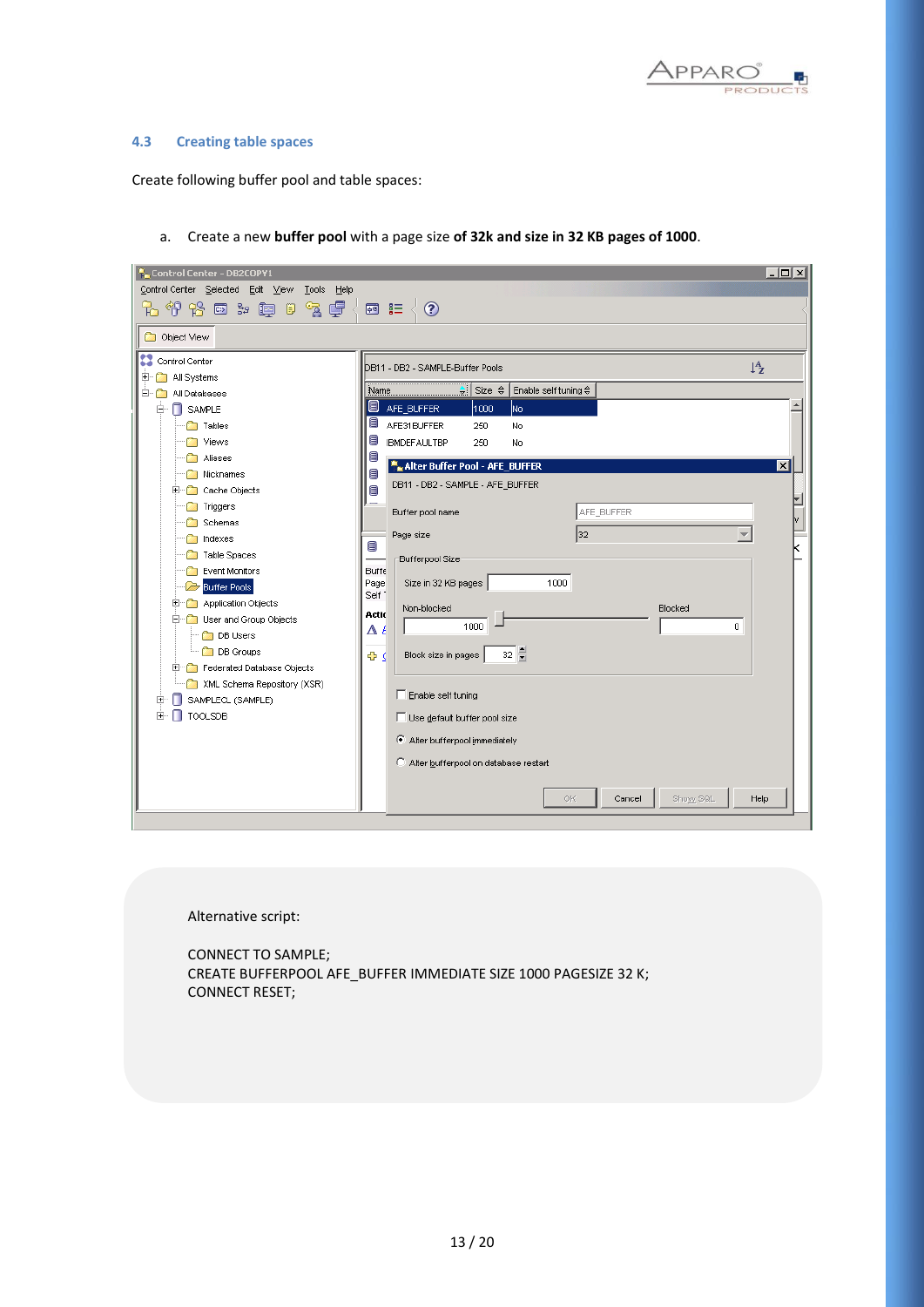

| <b>F</b> Control Center - DB2COPY1        |                           | $\Box$ o $\Box$                                                                                                                                                                                                                                  |
|-------------------------------------------|---------------------------|--------------------------------------------------------------------------------------------------------------------------------------------------------------------------------------------------------------------------------------------------|
| Control Center Selected Edit View         | Tools Help                |                                                                                                                                                                                                                                                  |
| んダな口を磨ます!                                 |                           | 画 】 <<br>$\circledcirc$                                                                                                                                                                                                                          |
| Object View                               |                           |                                                                                                                                                                                                                                                  |
| <b>23</b> Control Center                  | Create Table Space Wizard | ⊠                                                                                                                                                                                                                                                |
| <b>主…</b><br>All Systems                  |                           |                                                                                                                                                                                                                                                  |
| <b>E</b> All Databases                    | 1. Name                   | Specify a name for your new table space.                                                                                                                                                                                                         |
| <b>E-</b> SAMPLE                          | $2.$ Type                 | This wizard helps you create a table space. Each page helps you to define a different aspect of the table space. On this page, type a                                                                                                            |
| Tables                                    | 3. Buffer Pool            | name that describes the data that you plan to store. You can also add comments to better describe your new table space. You will be<br>able to change the name and comments after your table space has been created, if required. Task Overview. |
| Views                                     | 4. Read/Write             |                                                                                                                                                                                                                                                  |
| Aliases                                   | 5. Drive Speed            | Table space name<br>AFE_TB1                                                                                                                                                                                                                      |
| Nicknames<br>ा                            | 6. Summary                |                                                                                                                                                                                                                                                  |
| Cache Objec<br>$+$<br><b>PO</b>           |                           | Comment                                                                                                                                                                                                                                          |
| Triggers<br>n                             |                           |                                                                                                                                                                                                                                                  |
| Schemas<br>ndexes                         |                           | E Let DB2 manage my storage (automatic storage)                                                                                                                                                                                                  |
| Table Spaces                              |                           | C I want to manage my storage manually                                                                                                                                                                                                           |
| Event Monitor<br><b>The Second Street</b> |                           |                                                                                                                                                                                                                                                  |
| <b>Buffer Pools</b><br>n                  |                           |                                                                                                                                                                                                                                                  |
| Application C<br>田…                       |                           |                                                                                                                                                                                                                                                  |
| 白 <b>D</b> User and Gro                   |                           |                                                                                                                                                                                                                                                  |
| DB Users                                  |                           |                                                                                                                                                                                                                                                  |
| DB Group                                  |                           |                                                                                                                                                                                                                                                  |
| Federated Da<br>$\boxplus$                |                           |                                                                                                                                                                                                                                                  |
| XML Schema                                |                           |                                                                                                                                                                                                                                                  |
| SAMPLECL (SAM<br>$\blacksquare$<br>ш<br>⊓ |                           |                                                                                                                                                                                                                                                  |
| TOOLSDB<br>÷                              |                           |                                                                                                                                                                                                                                                  |
|                                           |                           |                                                                                                                                                                                                                                                  |
|                                           |                           |                                                                                                                                                                                                                                                  |
|                                           |                           |                                                                                                                                                                                                                                                  |
|                                           |                           |                                                                                                                                                                                                                                                  |
|                                           |                           | Next ▶<br>Einish<br>Cancel                                                                                                                                                                                                                       |

b. Create a new **system temporary table space** using this 32k buffer pool

#### New table space

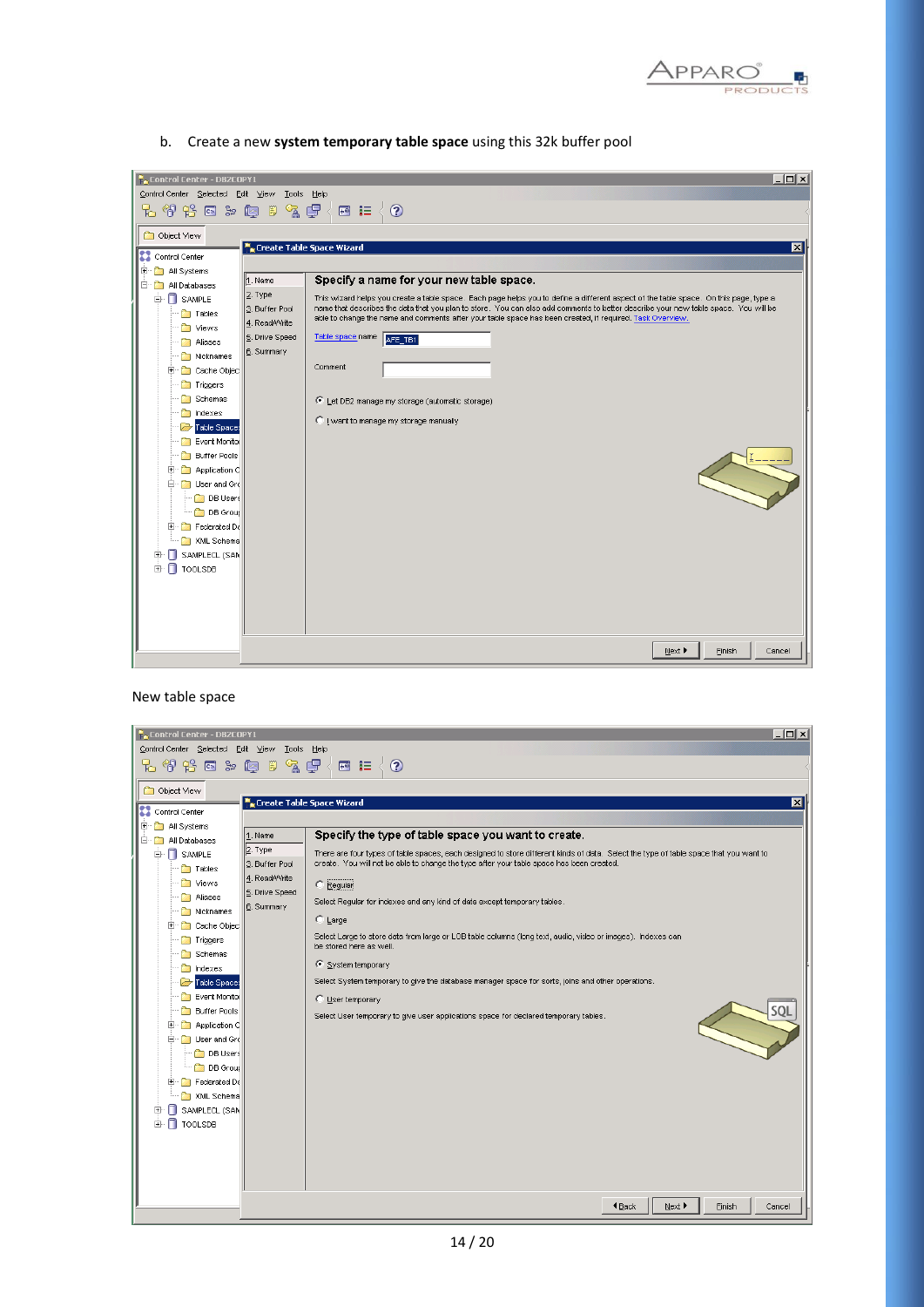

## System temporary table space

| $ \Box$ $\times$<br><b>T. Control Center - DB2COPY1</b><br>Control Center Selected Edit View<br>Tools Help |                |                                                  |                                                 |                       |                                                                                                              |                                                                                                                                                                                                                                                                                           |  |  |
|------------------------------------------------------------------------------------------------------------|----------------|--------------------------------------------------|-------------------------------------------------|-----------------------|--------------------------------------------------------------------------------------------------------------|-------------------------------------------------------------------------------------------------------------------------------------------------------------------------------------------------------------------------------------------------------------------------------------------|--|--|
|                                                                                                            |                | $\blacksquare$ $\blacksquare$ $\langle$ $\Omega$ |                                                 |                       |                                                                                                              |                                                                                                                                                                                                                                                                                           |  |  |
| 七个书 曰: 庳 日 名 厚く                                                                                            |                |                                                  |                                                 |                       |                                                                                                              |                                                                                                                                                                                                                                                                                           |  |  |
| Object View                                                                                                |                |                                                  |                                                 |                       |                                                                                                              |                                                                                                                                                                                                                                                                                           |  |  |
| " Create Table Space Wizard<br>$\mathbf{x}$<br>Control Center                                              |                |                                                  |                                                 |                       |                                                                                                              |                                                                                                                                                                                                                                                                                           |  |  |
| E All Systems                                                                                              |                |                                                  |                                                 |                       |                                                                                                              |                                                                                                                                                                                                                                                                                           |  |  |
| 白 C All Databases                                                                                          | 1. Name        |                                                  | Specify a buffer pool for your new table space. |                       |                                                                                                              |                                                                                                                                                                                                                                                                                           |  |  |
| Ėŀ<br><b>SAMPLE</b>                                                                                        | $ 2.$ Type     |                                                  |                                                 |                       |                                                                                                              | Specify a buffer pool, which is an area of memory used as a cache. Memory in the buffer pool is read and written in blocks. The page size                                                                                                                                                 |  |  |
| <b>Tables</b>                                                                                              | 3. Buffer Pool |                                                  |                                                 |                       |                                                                                                              | determines how large these blocks of memory are. Select a buffer pool from the table below or click Create to create a new buffer pool.                                                                                                                                                   |  |  |
| Views                                                                                                      | 4. Read/Write  |                                                  |                                                 |                       |                                                                                                              | The table space page size must match the buffer pool page size, so the page size for the buffer pool you select will be used for your table<br>space page size. For table spaces of type large, you must select a buffer pool that has a page size of 4KB. You will be able to change the |  |  |
| Aliases                                                                                                    | 5. Drive Speed |                                                  |                                                 |                       | buffer pool later, but you will not be able to change the page size after your table space has been created. |                                                                                                                                                                                                                                                                                           |  |  |
| Nicknames                                                                                                  | 6. Summary     | <b>Buffer Pool</b>                               | Number of Pages                                 | Page Size (KB)        |                                                                                                              |                                                                                                                                                                                                                                                                                           |  |  |
| Cache Objec<br>田一郎                                                                                         |                | <b>IBMDEFAULTBP</b>                              | 250                                             | 8                     | Create                                                                                                       |                                                                                                                                                                                                                                                                                           |  |  |
| Triggers                                                                                                   |                | AFE31BUFFER                                      | 250                                             | 32                    |                                                                                                              |                                                                                                                                                                                                                                                                                           |  |  |
| Schemas                                                                                                    |                | ST 32                                            | 250                                             | 32                    |                                                                                                              |                                                                                                                                                                                                                                                                                           |  |  |
| Indexes                                                                                                    |                | <b>USR 32</b><br>AFE BUFFER                      | 250<br>1000                                     | 32<br>$\overline{32}$ |                                                                                                              |                                                                                                                                                                                                                                                                                           |  |  |
| Table Spaces                                                                                               |                | <b>TS32</b>                                      | 1000                                            | 32                    |                                                                                                              |                                                                                                                                                                                                                                                                                           |  |  |
| Event Monitor                                                                                              |                | TS32TMP                                          | 1000                                            | 32                    |                                                                                                              |                                                                                                                                                                                                                                                                                           |  |  |
| <b>Buffer Pools</b>                                                                                        |                |                                                  |                                                 |                       |                                                                                                              |                                                                                                                                                                                                                                                                                           |  |  |
| Application C<br>国                                                                                         |                |                                                  |                                                 |                       |                                                                                                              |                                                                                                                                                                                                                                                                                           |  |  |
| $\Box$ $\Box$ User and Grd                                                                                 |                |                                                  |                                                 |                       |                                                                                                              |                                                                                                                                                                                                                                                                                           |  |  |
| <b>DB</b> Users                                                                                            |                |                                                  |                                                 |                       |                                                                                                              |                                                                                                                                                                                                                                                                                           |  |  |
| DB Group                                                                                                   |                |                                                  |                                                 |                       |                                                                                                              |                                                                                                                                                                                                                                                                                           |  |  |
| Federated Da<br>国                                                                                          |                | Table space page size                            | 32 KB                                           |                       |                                                                                                              |                                                                                                                                                                                                                                                                                           |  |  |
| XML Schema                                                                                                 |                |                                                  |                                                 |                       |                                                                                                              |                                                                                                                                                                                                                                                                                           |  |  |
| SAMPLECL (SAM<br>匣                                                                                         |                |                                                  |                                                 |                       |                                                                                                              |                                                                                                                                                                                                                                                                                           |  |  |
| П<br>TOOLSDB<br>Ė-                                                                                         |                |                                                  |                                                 |                       |                                                                                                              |                                                                                                                                                                                                                                                                                           |  |  |
|                                                                                                            |                |                                                  |                                                 |                       |                                                                                                              |                                                                                                                                                                                                                                                                                           |  |  |
|                                                                                                            |                |                                                  |                                                 |                       |                                                                                                              |                                                                                                                                                                                                                                                                                           |  |  |
|                                                                                                            |                |                                                  |                                                 |                       |                                                                                                              |                                                                                                                                                                                                                                                                                           |  |  |
|                                                                                                            |                |                                                  |                                                 |                       |                                                                                                              |                                                                                                                                                                                                                                                                                           |  |  |
|                                                                                                            |                |                                                  |                                                 |                       | 4 Back                                                                                                       | Next ▶<br>Finish<br>Cancel                                                                                                                                                                                                                                                                |  |  |

Specify buffer pool

*Alternative script:*

*CONNECT TO SAMPLE*; *CREATE REGULAR TABLESPACE AFE\_TB1 PAGESIZE 32 K MANAGED BY AUTOMATIC STORAGE EXTENTSIZE 16 OVERHEAD 10.5 PREFETCHSIZE 16 TRANSFERRATE 0.14 BUFFERPOOL AFE\_BUFFER DROPPED TABLE RECOVERY ON; CONNECT RESET;*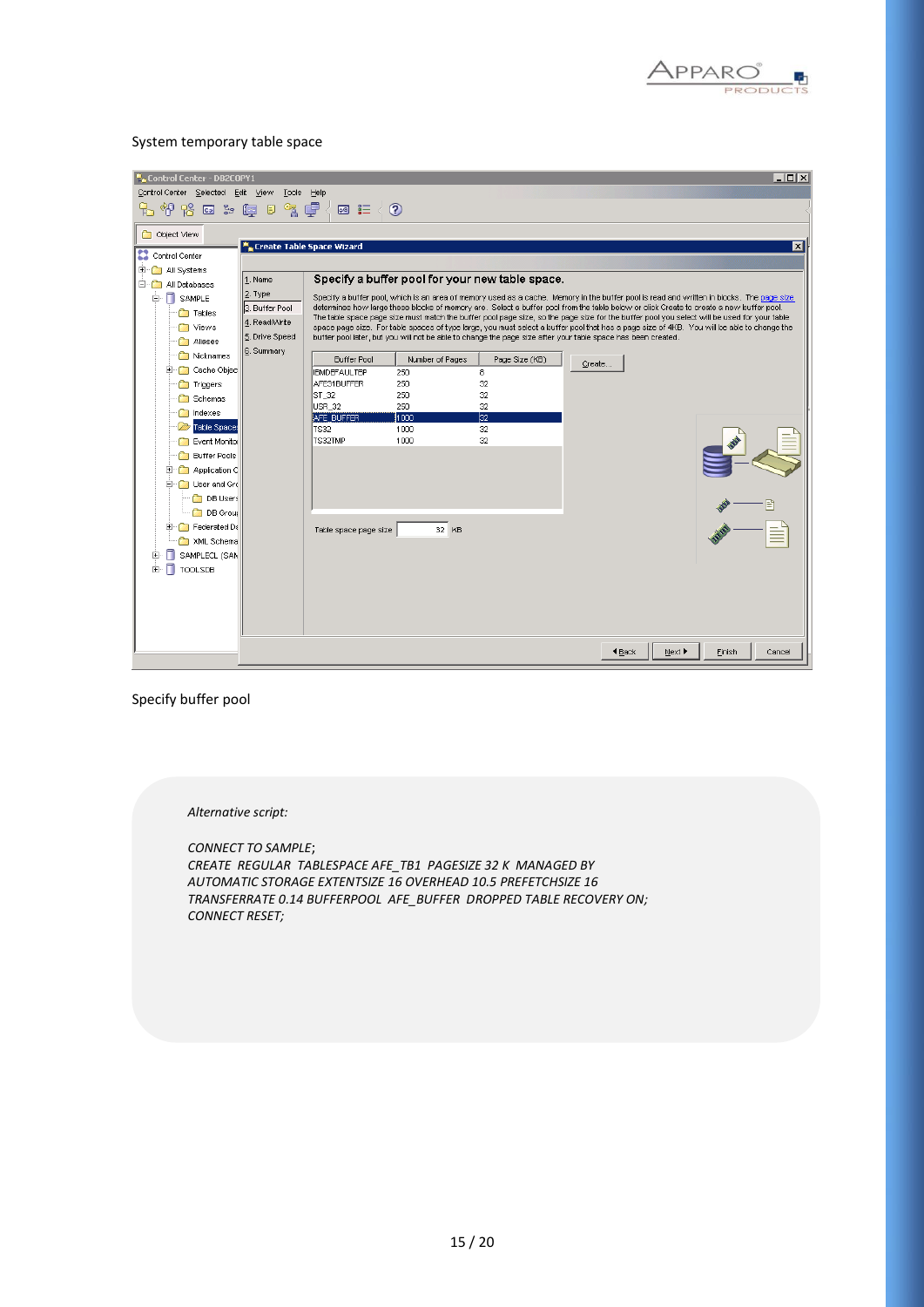

c. Create a new **user temporary table space** using this 32k buffer pool

| Control Center - DB2COPY1<br>Control Center Selected Edit View                                                                                                                                                                                                                                                                                                                                                                                           | $ \Box$ $\times$<br>Tools Help                                                                                                                                                                                                                                                                                                                                                                                                                                                                                                                                                                                                                                                                                                                                                                                                                                                                                                   |
|----------------------------------------------------------------------------------------------------------------------------------------------------------------------------------------------------------------------------------------------------------------------------------------------------------------------------------------------------------------------------------------------------------------------------------------------------------|----------------------------------------------------------------------------------------------------------------------------------------------------------------------------------------------------------------------------------------------------------------------------------------------------------------------------------------------------------------------------------------------------------------------------------------------------------------------------------------------------------------------------------------------------------------------------------------------------------------------------------------------------------------------------------------------------------------------------------------------------------------------------------------------------------------------------------------------------------------------------------------------------------------------------------|
|                                                                                                                                                                                                                                                                                                                                                                                                                                                          | 竹谷田ン奥日久厚〈<br>画 〓く<br>$\odot$                                                                                                                                                                                                                                                                                                                                                                                                                                                                                                                                                                                                                                                                                                                                                                                                                                                                                                     |
| Object View<br><b>22</b> Control Center<br>E All Systems<br><b>E</b> All Databases<br><b>E-</b> SAMPLE<br><b>Tables</b><br>Views<br>Aliases<br>Nicknames<br>田 Cache Objec<br>Triggers<br>Schemas<br>$\Box$ Indexes<br>Table Spaces<br>Event Monitor<br><b>Buffer Pools</b><br>Application C<br>$\overline{+}$<br>⊟ and Gro<br><b>DB</b> Users<br>DB Grout<br>$\Box$ Federated Da<br>围<br>XML Schema<br>SAMPLECL (SAM<br>$+$<br>п<br>中一<br><b>TOOLSDB</b> | Create Table Space Wizard<br>$\vert x \vert$<br>Specify the type of table space you want to create.<br>1. Name<br>$2.$ Type<br>There are four types of table spaces, each designed to store different kinds of data. Select the type of table space that you want to<br>create. You will not be able to change the type after your table space has been created.<br>3. Buffer Pool<br>4. Read/Write<br>C Regular<br>5. Drive Speed<br>Select Regular for indexes and any kind of data except temporary tables.<br>6. Summary<br>$\subset$ Large<br>Select Large to store data from large or LOB table columns (long text, audio, video or images). Indexes can<br>be stored here as well.<br>C System temporary<br>Select System temporary to give the database manager space for sorts, joins and other operations.<br>C User temporary<br>Select User temporary to give user applications space for declared temporary tables. |
|                                                                                                                                                                                                                                                                                                                                                                                                                                                          | <b>4</b> Back<br>Next ▶<br>Finish<br>Cancel                                                                                                                                                                                                                                                                                                                                                                                                                                                                                                                                                                                                                                                                                                                                                                                                                                                                                      |

| $\Box$ D $\Box$<br><b>L.</b> Control Center - DB2COPY1 |                                    |                                    |                 |                                                                                                                                         |               |        |                                                                                                                                                                                                                                                                                           |  |  |  |
|--------------------------------------------------------|------------------------------------|------------------------------------|-----------------|-----------------------------------------------------------------------------------------------------------------------------------------|---------------|--------|-------------------------------------------------------------------------------------------------------------------------------------------------------------------------------------------------------------------------------------------------------------------------------------------|--|--|--|
| Control Center Selected Edit View<br>Tools<br>Help     |                                    |                                    |                 |                                                                                                                                         |               |        |                                                                                                                                                                                                                                                                                           |  |  |  |
|                                                        | 七个公园》距日久卓<br>$\circledcirc$<br>画信く |                                    |                 |                                                                                                                                         |               |        |                                                                                                                                                                                                                                                                                           |  |  |  |
|                                                        |                                    |                                    |                 |                                                                                                                                         |               |        |                                                                                                                                                                                                                                                                                           |  |  |  |
| Object View                                            |                                    |                                    |                 |                                                                                                                                         |               |        |                                                                                                                                                                                                                                                                                           |  |  |  |
| Control Center                                         | Create Table Space Wizard          |                                    |                 |                                                                                                                                         |               |        | $\overline{\mathbf{x}}$                                                                                                                                                                                                                                                                   |  |  |  |
| <b>E</b> All Systems                                   |                                    |                                    |                 |                                                                                                                                         |               |        |                                                                                                                                                                                                                                                                                           |  |  |  |
| 白 C All Databases                                      | 1. Name                            |                                    |                 | Specify a buffer pool for your new table space.                                                                                         |               |        |                                                                                                                                                                                                                                                                                           |  |  |  |
| <b>E-</b> SAMPLE                                       | 2. Type                            |                                    |                 |                                                                                                                                         |               |        | Specify a buffer pool, which is an area of memory used as a cache. Memory in the buffer pool is read and written in blocks. The page size                                                                                                                                                 |  |  |  |
| Tables                                                 | 3. Buffer Pool                     |                                    |                 | determines how large these blocks of memory are. Select a buffer pool from the table below or click Create to create a new buffer pool. |               |        |                                                                                                                                                                                                                                                                                           |  |  |  |
|                                                        | 4. Read/Write                      |                                    |                 |                                                                                                                                         |               |        | The table space page size must match the buffer pool page size, so the page size for the buffer pool you select will be used for your table<br>space page size. For table spaces of type large, you must select a buffer pool that has a page size of 4KB. You will be able to change the |  |  |  |
| Views<br>Aliases                                       | 5. Drive Speed                     |                                    |                 | buffer pool later, but you will not be able to change the page size after your table space has been created.                            |               |        |                                                                                                                                                                                                                                                                                           |  |  |  |
| Nicknames                                              | 6. Summary                         |                                    |                 |                                                                                                                                         |               |        |                                                                                                                                                                                                                                                                                           |  |  |  |
| Cache Object                                           |                                    | <b>Buffer Pool</b>                 | Number of Pages | Page Size (KB)                                                                                                                          | Create        |        |                                                                                                                                                                                                                                                                                           |  |  |  |
| Triggers                                               |                                    | <b>IBMDEFAULTBP</b><br>AFE31BUFFER | 250<br>250      | 8<br>32                                                                                                                                 |               |        |                                                                                                                                                                                                                                                                                           |  |  |  |
| Schemas                                                |                                    | ST_32                              | 250             | 32                                                                                                                                      |               |        |                                                                                                                                                                                                                                                                                           |  |  |  |
| Indexes                                                |                                    | USR_32                             | 250             | 32                                                                                                                                      |               |        |                                                                                                                                                                                                                                                                                           |  |  |  |
| Table Spaces                                           |                                    | AFE BUFFER                         | 1000            | 32                                                                                                                                      |               |        |                                                                                                                                                                                                                                                                                           |  |  |  |
| Event Monitor                                          |                                    | <b>TS32</b><br>TS32TMP             | 1000<br>1000    | 32<br>32                                                                                                                                |               |        |                                                                                                                                                                                                                                                                                           |  |  |  |
| <b>Buffer Pools</b>                                    |                                    |                                    |                 |                                                                                                                                         |               |        |                                                                                                                                                                                                                                                                                           |  |  |  |
| 田 Application C                                        |                                    |                                    |                 |                                                                                                                                         |               |        |                                                                                                                                                                                                                                                                                           |  |  |  |
| <b>E-C</b> User and Grd                                |                                    |                                    |                 |                                                                                                                                         |               |        |                                                                                                                                                                                                                                                                                           |  |  |  |
| <b>DB</b> Users                                        |                                    |                                    |                 |                                                                                                                                         |               |        |                                                                                                                                                                                                                                                                                           |  |  |  |
| <b>DB</b> Group                                        |                                    |                                    |                 |                                                                                                                                         |               |        |                                                                                                                                                                                                                                                                                           |  |  |  |
| E Federated Da                                         |                                    |                                    |                 |                                                                                                                                         |               |        |                                                                                                                                                                                                                                                                                           |  |  |  |
| XML Schema                                             |                                    | Table space page size              | 32 KB           |                                                                                                                                         |               |        |                                                                                                                                                                                                                                                                                           |  |  |  |
| SAMPLECL (SAM<br>由<br>п                                |                                    |                                    |                 |                                                                                                                                         |               |        |                                                                                                                                                                                                                                                                                           |  |  |  |
| ⊕ ⊓<br>TOOLSDB                                         |                                    |                                    |                 |                                                                                                                                         |               |        |                                                                                                                                                                                                                                                                                           |  |  |  |
|                                                        |                                    |                                    |                 |                                                                                                                                         |               |        |                                                                                                                                                                                                                                                                                           |  |  |  |
|                                                        |                                    |                                    |                 |                                                                                                                                         |               |        |                                                                                                                                                                                                                                                                                           |  |  |  |
|                                                        |                                    |                                    |                 |                                                                                                                                         |               |        |                                                                                                                                                                                                                                                                                           |  |  |  |
|                                                        |                                    |                                    |                 |                                                                                                                                         |               |        |                                                                                                                                                                                                                                                                                           |  |  |  |
|                                                        |                                    |                                    |                 |                                                                                                                                         |               |        |                                                                                                                                                                                                                                                                                           |  |  |  |
|                                                        |                                    |                                    |                 |                                                                                                                                         | <b>4</b> Back | Next ▶ | Einish<br>Cancel                                                                                                                                                                                                                                                                          |  |  |  |
|                                                        |                                    |                                    |                 |                                                                                                                                         |               |        |                                                                                                                                                                                                                                                                                           |  |  |  |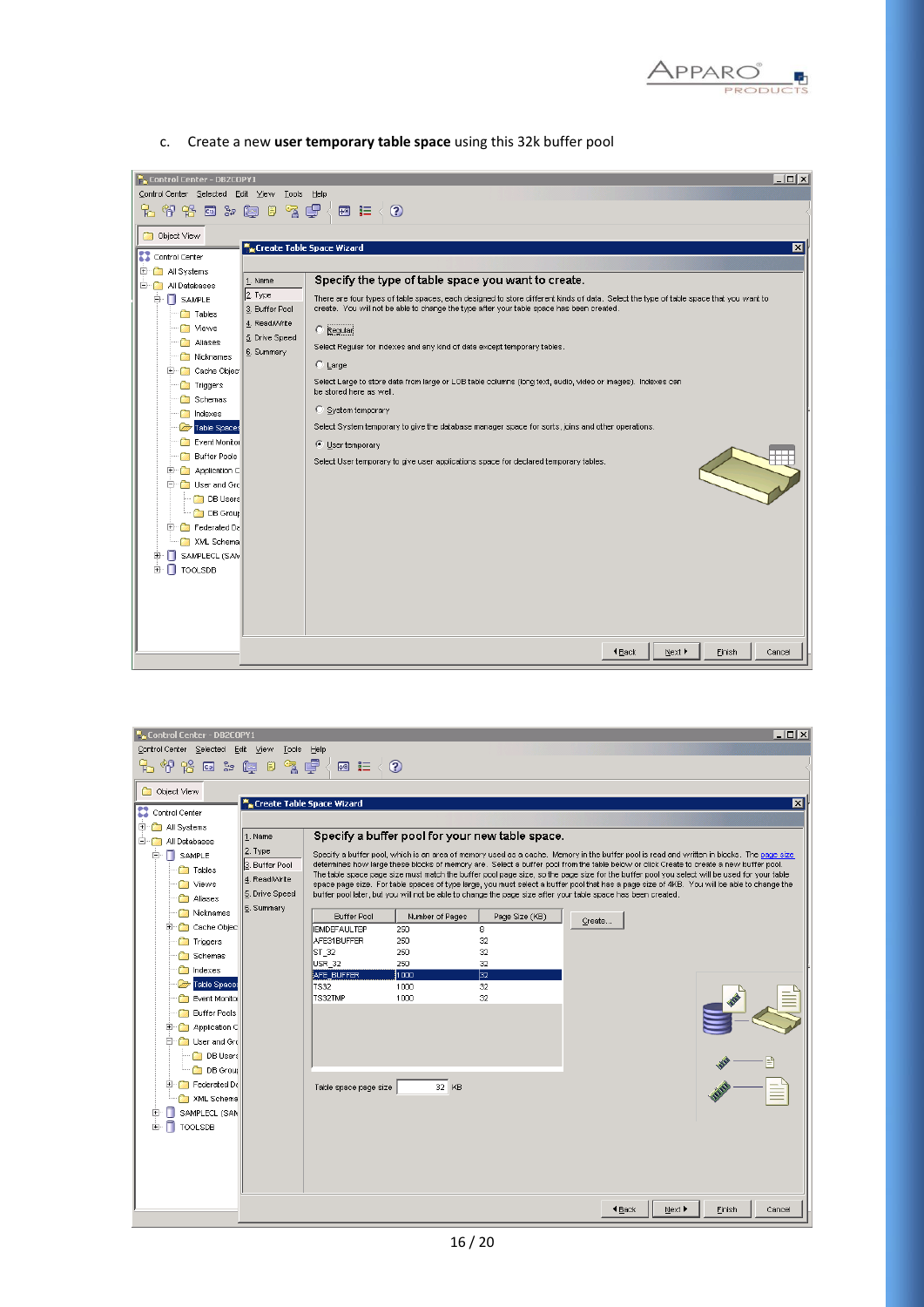

## d. Create a new **regular user table space** with a page size **of 32k**.

| APPAROTB1                                                       | <b>IBMTEMPGROUP</b>    | Systemte System                                                                                   |                                 | Ja.                                                               | <b>Nein</b>                                                             | APPAROBU                                                                                                                                                                                                                                                                                                                                                                                                                                                                                                                                                                                                                                                                                                                               |                 |  |  |  |
|-----------------------------------------------------------------|------------------------|---------------------------------------------------------------------------------------------------|---------------------------------|-------------------------------------------------------------------|-------------------------------------------------------------------------|----------------------------------------------------------------------------------------------------------------------------------------------------------------------------------------------------------------------------------------------------------------------------------------------------------------------------------------------------------------------------------------------------------------------------------------------------------------------------------------------------------------------------------------------------------------------------------------------------------------------------------------------------------------------------------------------------------------------------------------|-----------------|--|--|--|
| <b>BO</b> APPAROTB2                                             | <b>TRMDEFAULTGROUP</b> | Benutzert System                                                                                  |                                 | <b>1a</b>                                                         | Nein                                                                    | APPAR OBIL                                                                                                                                                                                                                                                                                                                                                                                                                                                                                                                                                                                                                                                                                                                             |                 |  |  |  |
|                                                                 |                        | Assistent: Tabellenbereich erstellen                                                              |                                 |                                                                   |                                                                         |                                                                                                                                                                                                                                                                                                                                                                                                                                                                                                                                                                                                                                                                                                                                        | $\vert x \vert$ |  |  |  |
| Tabellenbereiche<br>ktionen:<br>Neuen Tabellenbereich ersteller |                        | 1. Name<br>2. Typ<br>3. Pufferpool<br>4. Schreiben/<br>5. Laufwerkg<br>6. Recovery<br>7. Zusammen | C Regulär<br>$C$ Groß<br>geben. | $C$ Systemtemporär<br>Operationen zu geben.<br>C Benutzertemporär | Images) zu speichern. Indizes können hier ebenfalls gespeichert werden. | Den Typ des zu erstellenden Tabellenbereichs angeben<br>Es gibt vier Typen von Tabellenbereichen zum Speichern unterschiedlicher Arten von Daten. Wählen Sie den Typ des Tabellenbereichs aus,<br>den Sie erstellen wollen. Nach der Erstellung des Tabellenbereichs können Sie den Typ nicht mehr ändern.<br>Wählen Sie 'Regulär' für Indizes und alle Arten von Daten mit Ausnahme von temporären Tabellen aus.<br>Wählen Sie 'Groß' aus, um Daten aus großen oder LOB-Tabellenspalten (langer Text, Audio, Video oder<br>Wählen Sie 'Systemtemporär' aus, um dem Datenbankmanager Platz für Sortierungen, Joins und andere<br>Wählen Sie 'Benutzertemporär' aus, um Benutzeranwendungen Platz für deklarierte temporäre Tabellen zu |                 |  |  |  |
|                                                                 |                        | Abbruch<br>4 Zurück<br>Weiter I<br>Fertig stellen                                                 |                                 |                                                                   |                                                                         |                                                                                                                                                                                                                                                                                                                                                                                                                                                                                                                                                                                                                                                                                                                                        |                 |  |  |  |

| $\Box$<br><b>T. Control Center - DB2COPY1</b>                                         |                           |                                                                                                                                                                                                                                                                                      |                 |                |               |                                                                                                                                             |  |  |  |  |  |  |  |
|---------------------------------------------------------------------------------------|---------------------------|--------------------------------------------------------------------------------------------------------------------------------------------------------------------------------------------------------------------------------------------------------------------------------------|-----------------|----------------|---------------|---------------------------------------------------------------------------------------------------------------------------------------------|--|--|--|--|--|--|--|
| Control Center Selected Edit View<br>Tools Help                                       |                           |                                                                                                                                                                                                                                                                                      |                 |                |               |                                                                                                                                             |  |  |  |  |  |  |  |
| $\mathbb{R}$ $\mathbb{S}$ $\mathbb{R}$ is a teg deform to $\mathbb{R}$ , $\mathbb{Q}$ |                           |                                                                                                                                                                                                                                                                                      |                 |                |               |                                                                                                                                             |  |  |  |  |  |  |  |
| Object View                                                                           |                           |                                                                                                                                                                                                                                                                                      |                 |                |               |                                                                                                                                             |  |  |  |  |  |  |  |
| Control Center                                                                        | Create Table Space Wizard |                                                                                                                                                                                                                                                                                      |                 |                |               | $\overline{\mathbf{x}}$                                                                                                                     |  |  |  |  |  |  |  |
| E All Systems                                                                         |                           |                                                                                                                                                                                                                                                                                      |                 |                |               |                                                                                                                                             |  |  |  |  |  |  |  |
| 白 <b>Contra All Databases</b>                                                         | $1.$ Name                 | Specify a buffer pool for your new table space.                                                                                                                                                                                                                                      |                 |                |               |                                                                                                                                             |  |  |  |  |  |  |  |
| <b>E- SAMPLE</b>                                                                      | $ 2.$ Type                | Specify a buffer pool, which is an area of memory used as a cache. Memory in the buffer pool is read and written in blocks. The page size<br>determines how large these blocks of memory are. Select a buffer pool from the table below or click Create to create a new buffer pool. |                 |                |               |                                                                                                                                             |  |  |  |  |  |  |  |
| <b>Tables</b>                                                                         | 3. Buffer Pool            |                                                                                                                                                                                                                                                                                      |                 |                |               | The table space page size must match the buffer pool page size, so the page size for the buffer pool you select will be used for your table |  |  |  |  |  |  |  |
| Views                                                                                 | 5. Drive Speed            | 4. Read/Write<br>space page size. For table spaces of type large, you must select a buffer pool that has a page size of 4KB. You will be able to change the<br>buffer pool later, but you will not be able to change the page size after your table space has been created.          |                 |                |               |                                                                                                                                             |  |  |  |  |  |  |  |
| Aliases                                                                               | 6. Summary                |                                                                                                                                                                                                                                                                                      |                 |                |               |                                                                                                                                             |  |  |  |  |  |  |  |
| Nicknames<br>Cache Objec<br>田                                                         |                           | <b>Buffer Pool</b>                                                                                                                                                                                                                                                                   | Number of Pages | Page Size (KB) | Create        |                                                                                                                                             |  |  |  |  |  |  |  |
| Triggers                                                                              |                           | <b>IBMDEFAULTBP</b><br>AFE31BUFFER                                                                                                                                                                                                                                                   | 250<br>250      | 8<br>32        |               |                                                                                                                                             |  |  |  |  |  |  |  |
| Schemas                                                                               |                           | ST 32                                                                                                                                                                                                                                                                                | 250             | 32             |               |                                                                                                                                             |  |  |  |  |  |  |  |
| Indexes                                                                               |                           | USR 32<br>AFE_BUFFER                                                                                                                                                                                                                                                                 | 250<br>1000     | 32<br>32       |               |                                                                                                                                             |  |  |  |  |  |  |  |
| Table Spaces                                                                          |                           | <b>TS32</b>                                                                                                                                                                                                                                                                          | 1000            | 32             |               |                                                                                                                                             |  |  |  |  |  |  |  |
| Event Monitor                                                                         |                           | TS32TMP                                                                                                                                                                                                                                                                              | 1000            | 32             |               |                                                                                                                                             |  |  |  |  |  |  |  |
| <b>Buffer Pools</b>                                                                   |                           |                                                                                                                                                                                                                                                                                      |                 |                |               |                                                                                                                                             |  |  |  |  |  |  |  |
| Application C<br>Œ                                                                    |                           |                                                                                                                                                                                                                                                                                      |                 |                |               |                                                                                                                                             |  |  |  |  |  |  |  |
| <b>E-C</b> User and Grd                                                               |                           |                                                                                                                                                                                                                                                                                      |                 |                |               |                                                                                                                                             |  |  |  |  |  |  |  |
| DB Users<br>DB Group                                                                  |                           |                                                                                                                                                                                                                                                                                      |                 |                |               |                                                                                                                                             |  |  |  |  |  |  |  |
| Federated Da                                                                          |                           |                                                                                                                                                                                                                                                                                      | 32 KB           |                |               |                                                                                                                                             |  |  |  |  |  |  |  |
| XML Schema                                                                            |                           | Table space page size                                                                                                                                                                                                                                                                |                 |                |               |                                                                                                                                             |  |  |  |  |  |  |  |
| SAMPLECL (SAM<br>匣                                                                    |                           |                                                                                                                                                                                                                                                                                      |                 |                |               |                                                                                                                                             |  |  |  |  |  |  |  |
| <b>TOOLSDB</b><br>п                                                                   |                           |                                                                                                                                                                                                                                                                                      |                 |                |               |                                                                                                                                             |  |  |  |  |  |  |  |
|                                                                                       |                           |                                                                                                                                                                                                                                                                                      |                 |                |               |                                                                                                                                             |  |  |  |  |  |  |  |
|                                                                                       |                           |                                                                                                                                                                                                                                                                                      |                 |                |               |                                                                                                                                             |  |  |  |  |  |  |  |
|                                                                                       |                           |                                                                                                                                                                                                                                                                                      |                 |                |               |                                                                                                                                             |  |  |  |  |  |  |  |
|                                                                                       |                           |                                                                                                                                                                                                                                                                                      |                 |                |               |                                                                                                                                             |  |  |  |  |  |  |  |
|                                                                                       |                           |                                                                                                                                                                                                                                                                                      |                 |                | <b>4 Back</b> | Next ▶<br>Finish<br>Cancel                                                                                                                  |  |  |  |  |  |  |  |
|                                                                                       |                           |                                                                                                                                                                                                                                                                                      |                 |                |               |                                                                                                                                             |  |  |  |  |  |  |  |

## **Hint: You must grant the usage rights to the database user too!**

## **The database preparation is now complete.**

Now it's time to start the installation of Apparo Fast Edit. Please open the "**Installation**" document.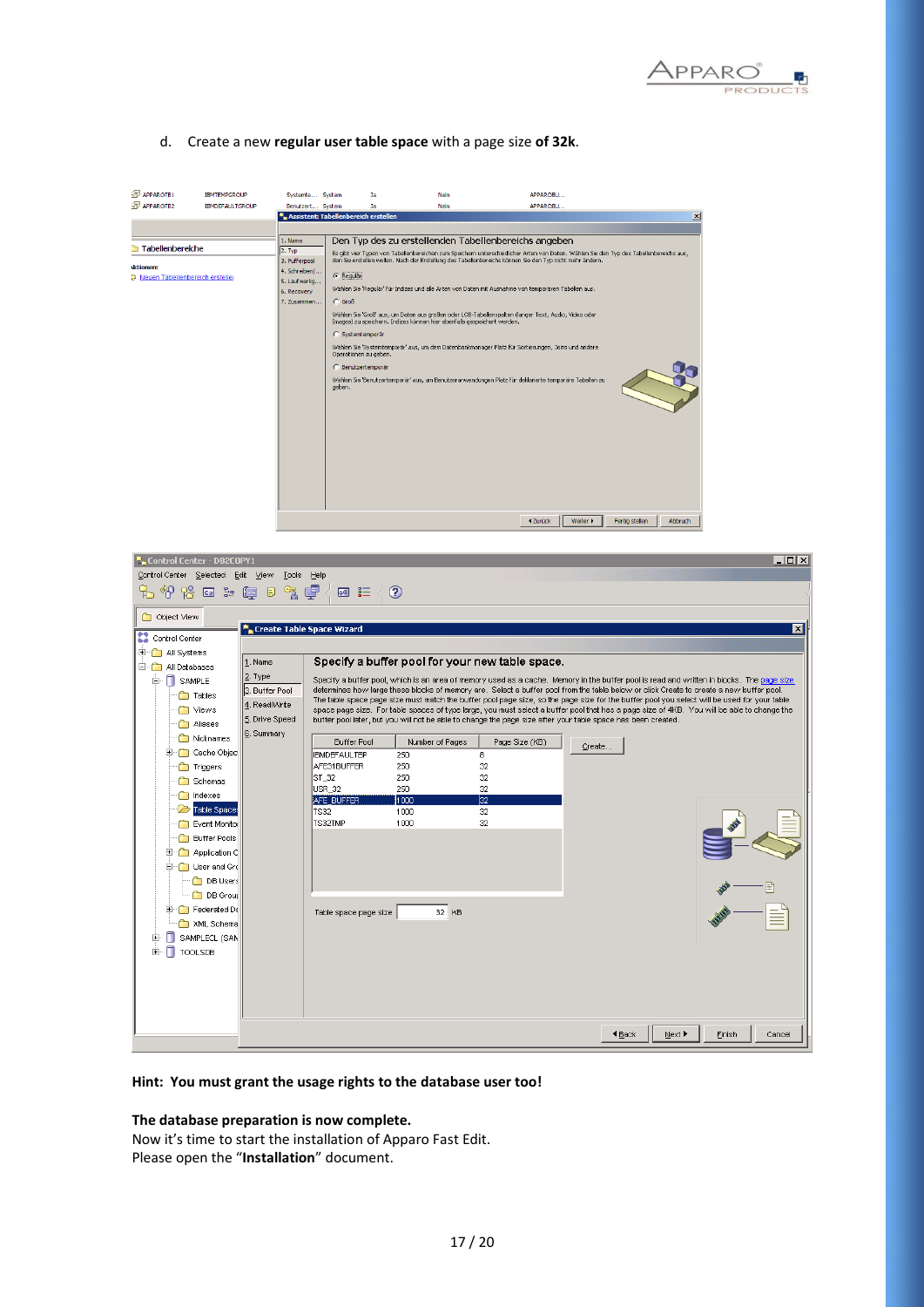

#### **5 Automated repository handling**

By default is Apparo Fast Edit managing the creating of repository automatically. That means by default is Apparo Fast Edit creating all necessary database tables automatically if there are no database table accessible.

You can turn this option off in the file afe.properties in file directory

## **[APPARO-HOME]\FastEdit\tomcat\webapps\KFE\WEB-INF**

Search for the property: **flyway.manageRepository=true**

# flag for AFE repository manager whether it should create and update repository automatically

**# true - AFE repository is created and updated automatically**

**# false - no automatic repository management, it must be created and updated manually**

Please save this file after a text change. After that you can open the Apparo Configuration manager.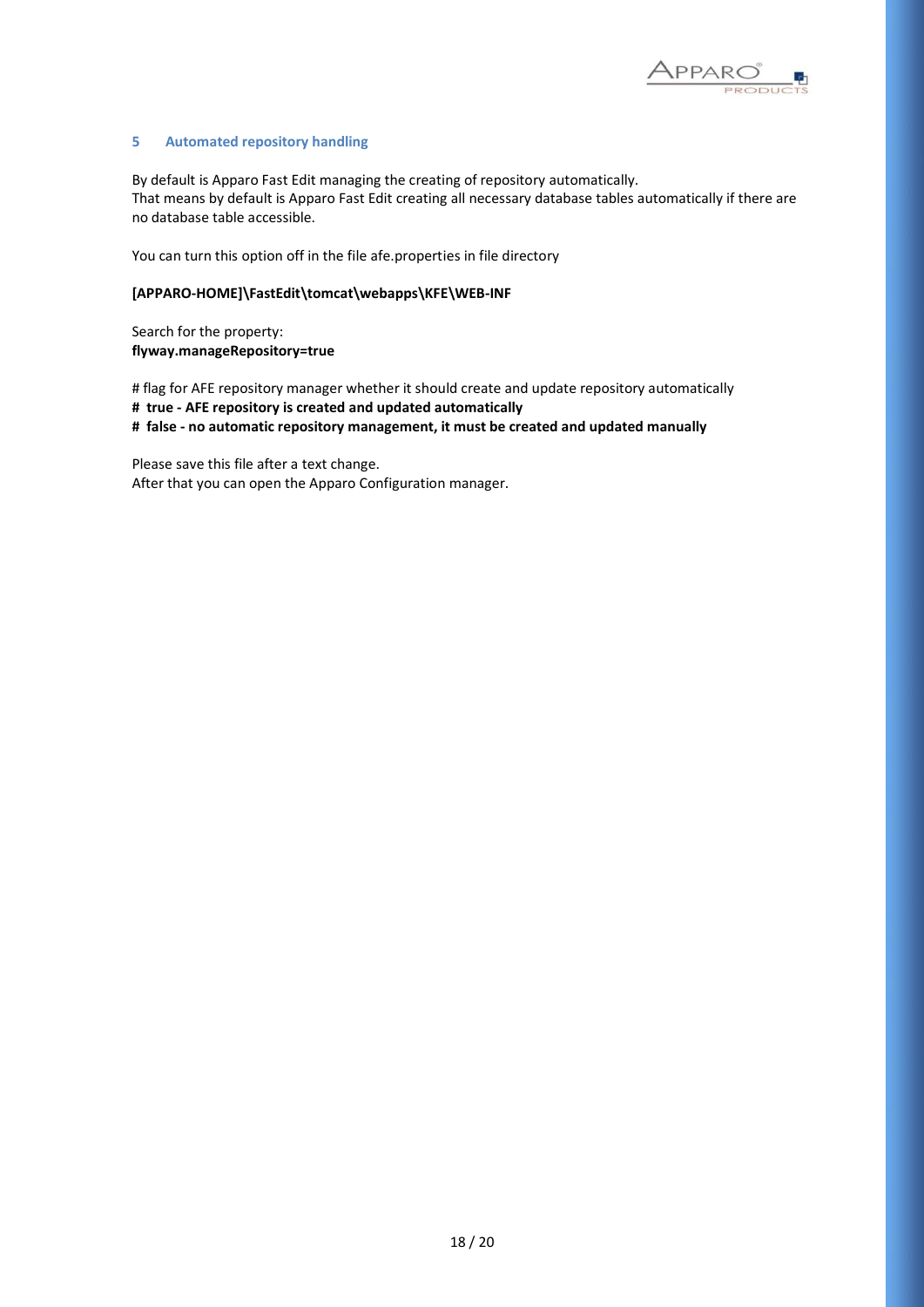

#### **6 Special requirements for Informix databases**

Since version 3.70 does not support save points properly due a bug. We recommend to use driver version 4.10.

Apparo Fast Edit is delivering a limited version of this JDBC driver in: [Apparo-Home]\FastEdit\tomcat\webapps\KFE\WEB-INF\lib\ifxjdbc-4.10.JC8DE.jar.

It is a development version with some limitations, e.g. it supports only one connection. For a production system it must be deleted and new valid driver must be placed into the directory.